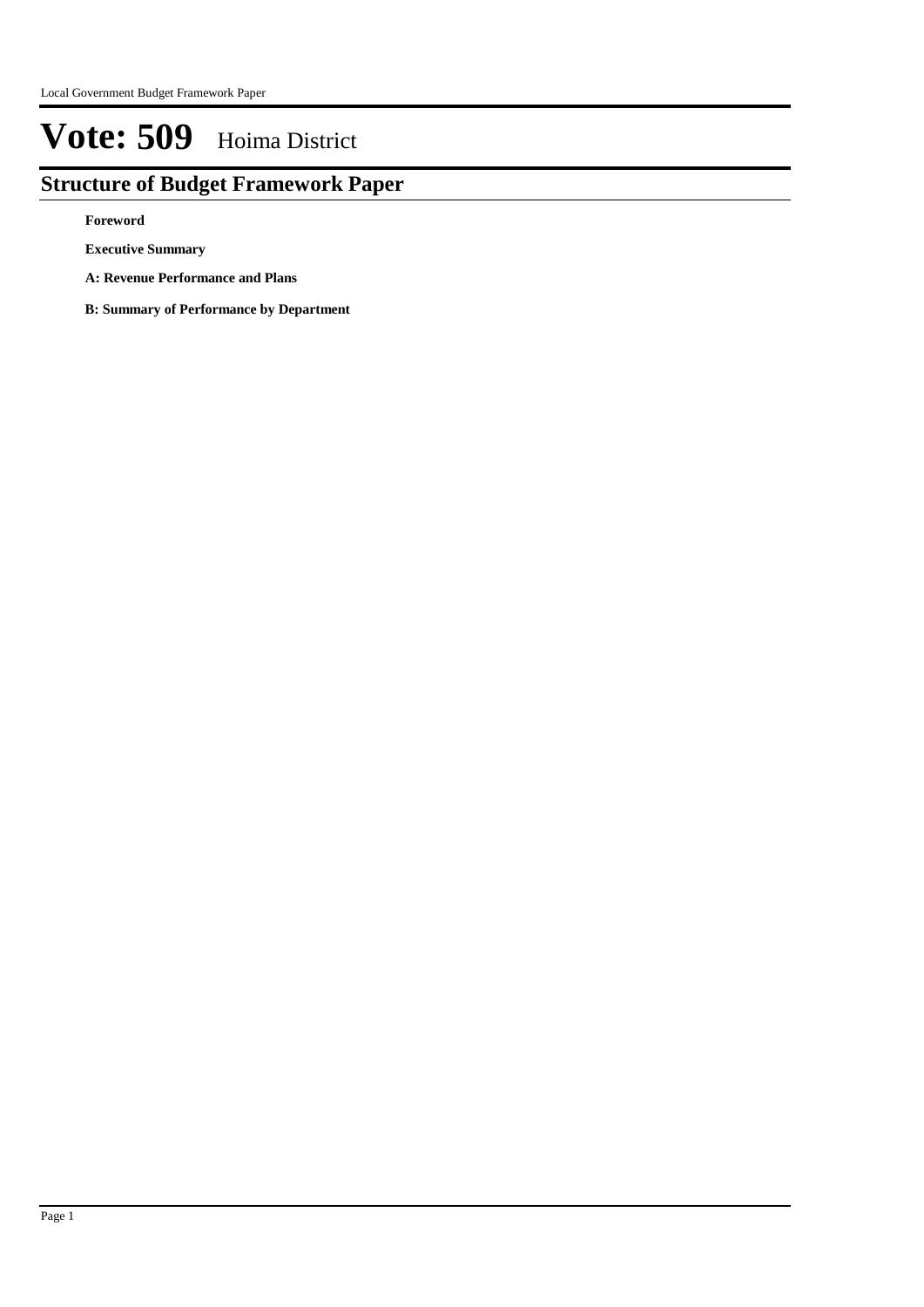## **Foreword**

The District Budget is the key instrument through which the District Local Government implements its plans and policies. The District Local Government Budget Framework Paper (LGBFP) provides the link between the district's overall policies and plans and the Annual Budget. It lays out the financial policy framework and strategy for the budget year and in the medium term setting out how the District Local Government intends to achieve its Development Plan objectives over the medium term through the budget. The framework presented in the LGBFP forms the basis for resource projections and indicative allocations. It also forms the basis for the detailed estimates of revenue and expenditure which will be laid before the Council. This year's LGBFP incorporates the LLGs budgets and priorities for their own resources either locally generated or as multi sectoral transfers from the district.

The LGBFP has three sections:

Part 1 sets out the District's revenue performance and indicative revenue plans and framework;

Part 2 sets out the District Departments performance and plans for social and economic development and indicative expenditure framework in FY 2016/17; and

Part 3 of the Local Budget Framework Paper provides detailed proposed Departmental Annual Work plans Outputs for the FY 2016/17

Hoima District Local Government plans to earmark funds in the FY 2016/17 for value addition in the production sector; this will increase the volume, quality and value of processed products boosting the household earnings and increase sustainable production, and productivity. Priority will be given to strategic commodities of coffee, rice, tea, cocoa, maize, beans and fish. Extension services will also be strengthened and post harvest handling. The district will also seek to increase the stock and quality of our infrastructure especially district roads and water facilities. It will also enhance human capital development and strengthen mechanisms for quality, effective and efficient service delivery.

The District is very pleased to release this Budget Framework Paper for FY 2016/17. We are aware that provision of additional resources will be done on a competitive basis. We are committed to mainstream cross cutting issues especailly of climate change, gender and environment issues in our budgets. I therefore urge the stakeholders and more especially the Heads of Departments to articulate the issues to be submitted to the sectors to enable us seek additional funding by providing strong justification on account of well costed activities and clear outputs.

We acknowledge the technical assistance offered by the Ministry of Finance, Planning and Economic Development through the Output Budgeting Tool and regular consultations.

To all our partners and stakeholders including the District Council, all local councils at various levels, the district heads of departments, the CSOs, the line ministries and the Hoima community we highly urge you to use this Budget Framework as a guide to plan for the delivery of services to the people of Hoima district and we hope you will find it very useful.

I wish to thank all departments and individuals who contributed to putting the Hoima District Local Government Budget Framework Paper 2016/17 together. In particular, I thank the Planning Unit for spearheading the LGBFP formulation exercise and those who attended the Budget Conference.

I sincerely hope that the information in this BFP will greatly contribute in mobilizing all people living in Hoima to participate in the development of the district.

**George Tinkamanyire Bagonza District Chairperson**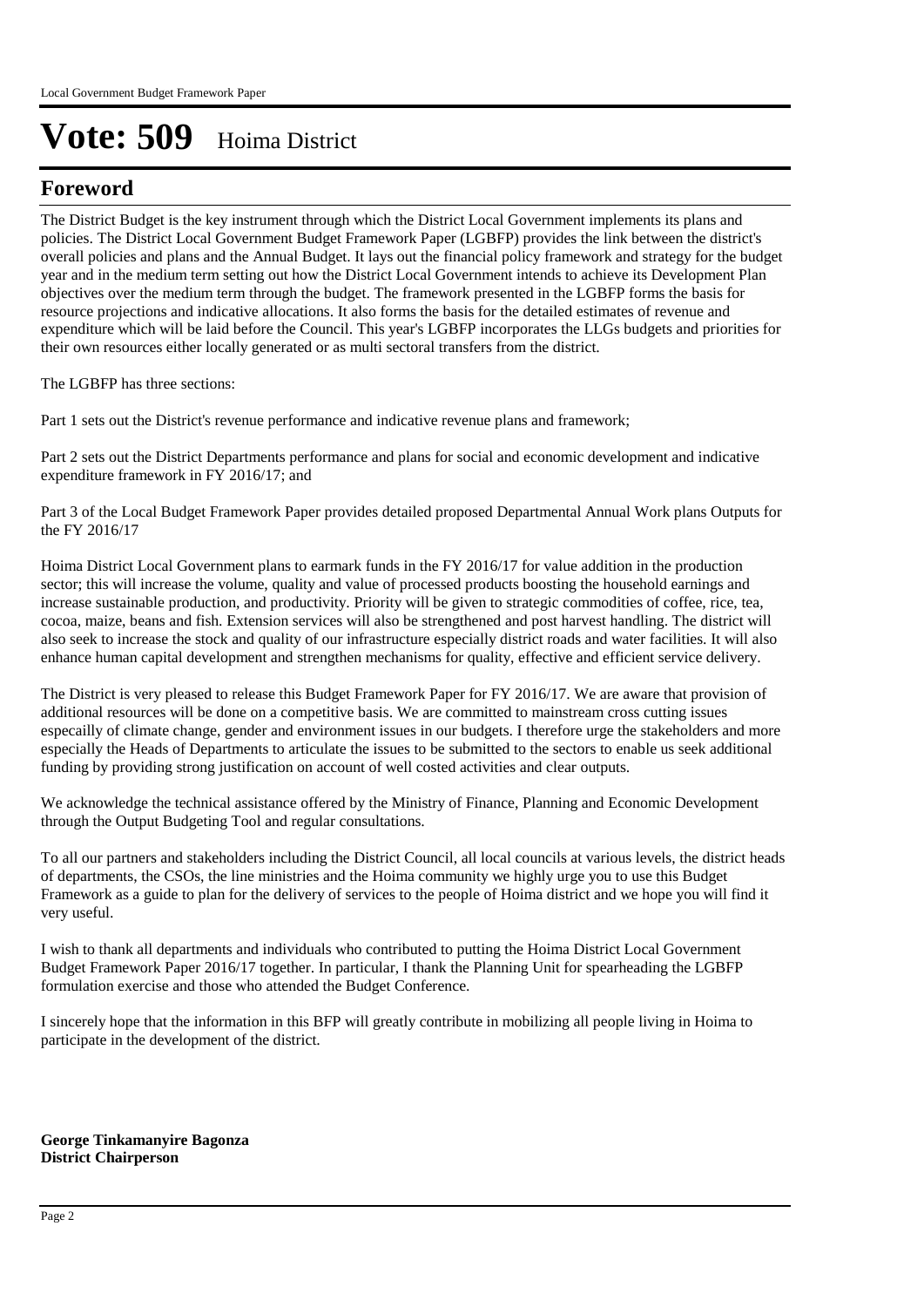## **Executive Summary**

### **Revenue Performance and Plans**

|                                        | 2015/16                                          |                  |                        |
|----------------------------------------|--------------------------------------------------|------------------|------------------------|
|                                        | <b>Receipts by End</b><br><b>Approved Budget</b> |                  | <b>Proposed Budget</b> |
| UShs $000's$                           |                                                  | <b>September</b> |                        |
| 1. Locally Raised Revenues             | 1,343,316                                        | 282,703          | 30,852                 |
| 2a. Discretionary Government Transfers | 3,333,539                                        | 779,467          | 3.431,454              |
| 2b. Conditional Government Transfers   | 17,531,940                                       | 4,153,534        | 18,091,054             |
| 2c. Other Government Transfers         | 2,902,286                                        | 526,213          | 2,429,290              |
| 4. Donor Funding                       | 920.671                                          | 29,135           | 878,430                |
| <b>Total Revenues</b>                  | 26,031,752                                       | 5,771,053        | 24,861,080             |

### *Revenue Performance in the first quarter of 2015/16*

### Revenue Performance

Locally Raised Revenues are expected to fall below Projections arising from the government abolition of CESS on produce and fishing license. Local revenue collections for the period July - September 2015 were Shs 283 million, 21% thus 4% below target, despite the high performance of the Local Service Taxes and business licenses. This compares well with the same period of last year which was at 12%.e major Source of the underperformance was Property Related Duties / Levies.

### *Planned Revenues for 2016/17*

The district budget has increased by 11% from the FY 2014/15, this is mainly due to a 22% increment in local revenue projections because of sale of land and land compensations; 11% increment in Central Government transfers mainly increment in pensions funds and Youth Livelihood Grant; and 198% increment in Donor Funding because of UNICEF anticipated funds. The increase in CG transfers is mainly in Salaries and pensions and gratuity.

#### **Expenditure Performance and Plans**

|                            | 2015/16                |                                                    | 2016/17                |  |
|----------------------------|------------------------|----------------------------------------------------|------------------------|--|
| UShs $000's$               | <b>Approved Budget</b> | <b>Actual</b><br><b>Expenditure by</b><br>end Sept | <b>Proposed Budget</b> |  |
| 1a Administration          | 2,215,263              | 500,861                                            | 5,841,965              |  |
| 2 Finance                  | 516,127                | 101,267                                            | 209,114                |  |
| 3 Statutory Bodies         | 3,775,101              | 405,956                                            | 773,012                |  |
| 4 Production and Marketing | 460,422                | 45,777                                             | 377,967                |  |
| 5 Health                   | 4,031,097              | 1,019,898                                          | 4,169,871              |  |
| 6 Education                | 11,318,718             | 2,788,674                                          | 11,384,691             |  |
| 7a Roads and Engineering   | 1,935,393              | 119,479                                            | 1,196,855              |  |
| 7b Water                   | 501,250                | 12,064                                             | 823,120                |  |
| 8 Natural Resources        | 108,362                | 13,831                                             | 96,662                 |  |
| 9 Community Based Services | 680,101                | 12,539                                             | 525,935                |  |
| 10 Planning                | 220,017                | 24,770                                             | 237,282                |  |
| 11 Internal Audit          | 59,902                 | 9,250                                              | 53,931                 |  |
| <b>Grand Total</b>         | 25,821,752             | 5,054,364                                          | 25,690,405             |  |
| Wage Rec't:                | 12,240,563             | 3,160,384                                          | 12,229,414             |  |
| Non Wage Rec't:            | 10,027,131             | 1,762,731                                          | 10,047,149             |  |
| Domestic Dev't             | 2,833,386              | 131,249                                            | 2,735,412              |  |
| Donor Dev't                | 720,671                | 0                                                  | 678,430                |  |

#### *Expenditure Performance in the first quarter of 2015/16*

Out of the Approved Budget of Ushs 23.257 billion, a total of Ushs 6.360 billion was realized representing 27% of the Approved Budget and Ushs 5.948 billion was spent translating into a 95% absorption rate Ushs 6,278 billion released. This shows that Ushs 81.448 million is not yet released to departments, these funds are under the LGMSD. Ushs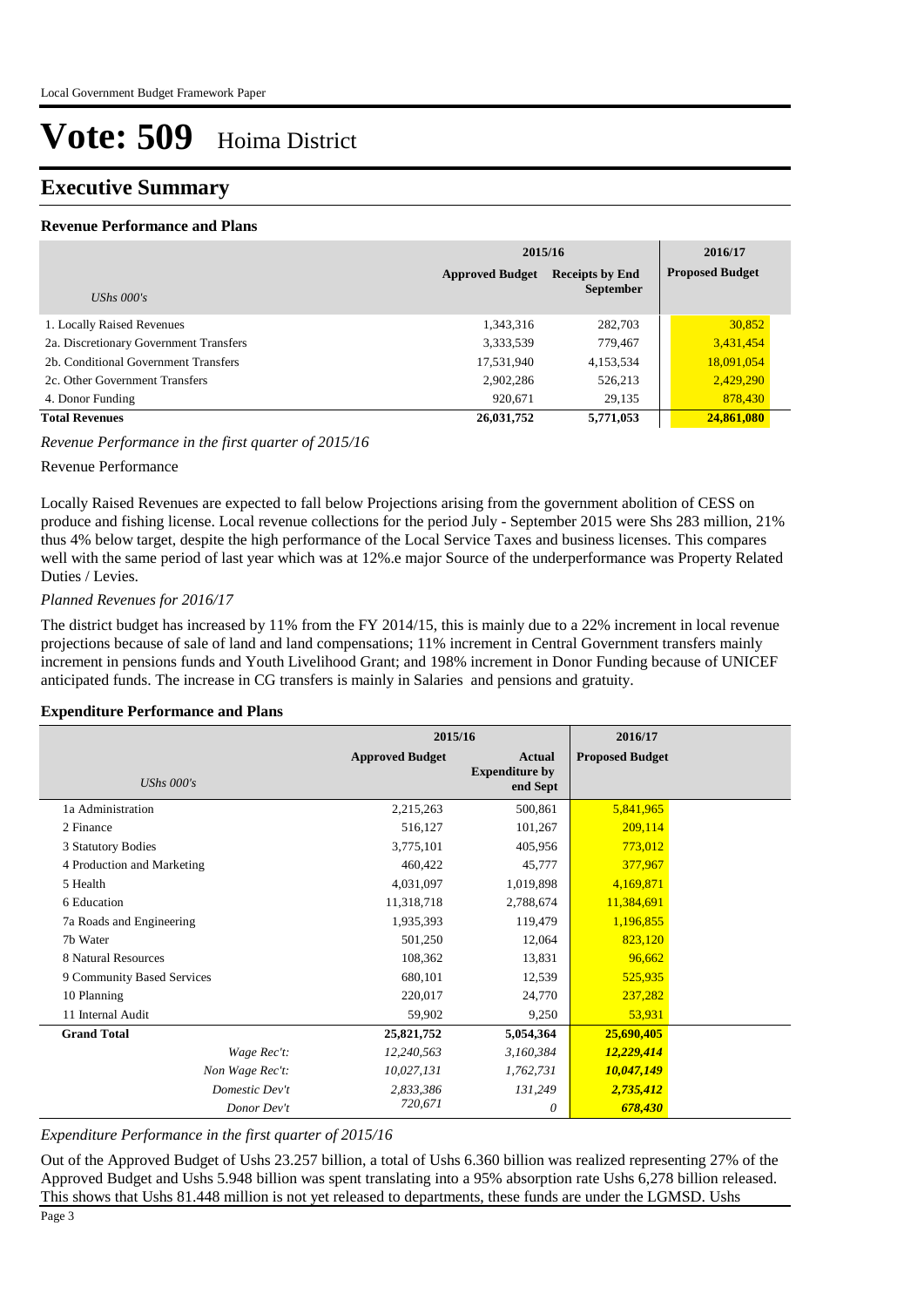## **Executive Summary**

330.827 million was not utilized by the departments in Quarter 1 as shown on the bank reconciliation statements, and will be utilized in the subsequent Qua

### *Planned Expenditures for 2016/17*

The district departmental projections have largely remained the same except for administration, statutory bodies and roads that have had their approved budgets increased mainly to cater for pensions, and for Production and Planning whose budgets were substantially reduced because of removal of NAADS and Census funds respectively.

### *Medium Term Expenditure Plans*

The budget for the FY 2015/16 will form the first year of the District Development Plan 2015/16 - 2019/20. Departmental interventions will therefore focus on addressing the key binding constraints to service delivery and socio - economic transformation as identified in the DDP. Therefore in line with the objectives of the DDP the priority interventions of the Budget Strategy for FY 2015/16 will be in the following areas:

a. Improving efficiency of Public Service delivery.

b. Increasing agric

### **Challenges in Implementation**

The District is facing a number of constraints and challenges in implementing future plans, projects and programmes, the major ones are outlined below:

1. High turnover of technical staff in pursuit of opportunities elsewhere leading to inadequate capacity especially among lower local councils;

2. Insufficient funding for maintenance and construction of basic physical infrastructure; and poor maintenance culture leading to poor servicing of investments;

3. Lack of means of transport and oth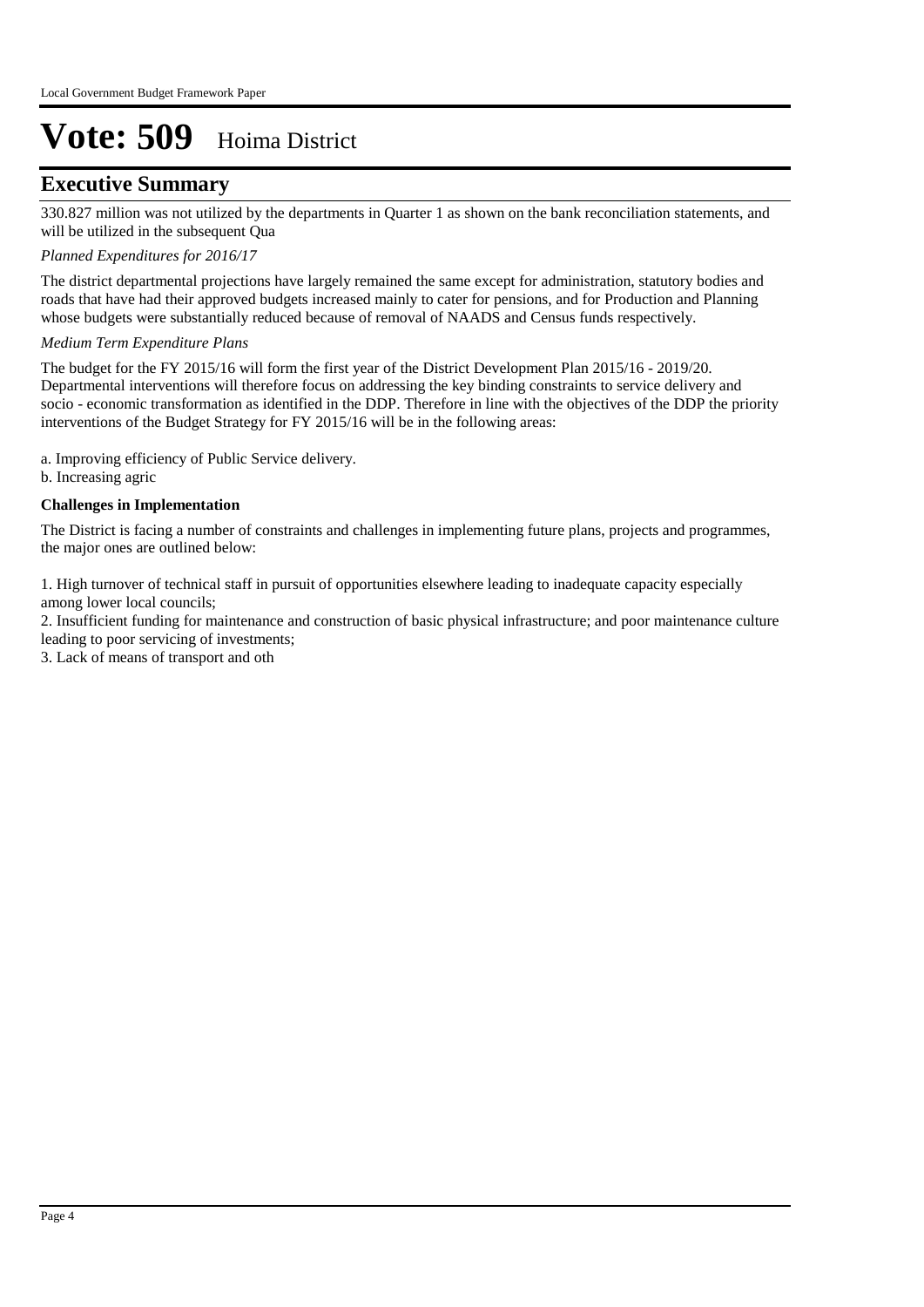# **A. Revenue Performance and Plans**

|                                                          | 2015/16                | 2016/17                |                        |
|----------------------------------------------------------|------------------------|------------------------|------------------------|
|                                                          | <b>Approved Budget</b> | <b>Receipts by End</b> | <b>Proposed Budget</b> |
| UShs $000's$                                             |                        | <b>September</b>       |                        |
| <b>1. Locally Raised Revenues</b>                        | 1,343,316              |                        | 30,852                 |
| Market/Gate Charges                                      | 348,395                | 282,703<br>115,482     |                        |
| Sale of Land                                             | 50,000                 | $\theta$               |                        |
|                                                          |                        |                        |                        |
| Registration (e.g. Births, Deaths, Marriages, etc.) Fees | 1,000<br>8,880         | 4,233<br>3.920         | 8,880                  |
| Park Fees                                                |                        |                        |                        |
| Other licences - UWA                                     | 18,720                 | $\theta$               |                        |
| Other Fees and Charges -Tender                           | 40,000                 | $\theta$               |                        |
| Sale of non-produced government Properties/assets        | 10,000                 | $\overline{0}$         |                        |
| <b>Occupational Permits</b>                              | 1,310                  | 330                    | 1,310                  |
| <b>Registration of Businesses</b>                        | 6,000                  | 168                    |                        |
| Local Service Tax                                        | 138,960                | 43,560                 |                        |
| Local Hotel Tax                                          | 4,000                  | $\theta$               |                        |
| Liquor licences                                          | 7,563                  | 1,264                  |                        |
| Land Fees                                                | 133,990                | 74,476                 |                        |
| <b>Business licences</b>                                 | 28,123                 | 30.865                 |                        |
| Animal & Crop Husbandry related levies                   | 200,935                | 5,610                  |                        |
| Other Fees and Charges                                   | 43.946                 | 2,752                  | 20,662                 |
| Property related Duties/Fees                             | 301,494                | 44                     |                        |
| 2a. Discretionary Government Transfers                   | 3,333,539              | 779,467                | 3,431,454              |
| District Discretionary Development Equalization Grant    | 794,522                | 158,904                | 378,609                |
| Urban Unconditional Grant (Wage)                         | 107,487                | 31,483                 | 107,475                |
| Urban Unconditional Grant (Non-Wage)                     | 52,650                 | 13,163                 | 70,548                 |
| Urban Discretionary Development Equalization Grant       | $\overline{0}$         | $\mathbf{0}$           | 71,738                 |
| District Unconditional Grant (Wage)                      | 1,521,317              | 361,527                | 1,510,146              |
| District Unconditional Grant (Non-Wage)                  | 857,562                | 214,390                | 1,292,940              |
| 2b. Conditional Government Transfers                     | 17,531,940             | 4,153,534              | 18,091,054             |
| Sector Conditional Grant (Non-Wage)                      | 2,866,184              | 837,906                | 2,959,836              |
| Sector Conditional Grant (Wage)                          | 10,611,758             | 2,809,495              | 10,611,794             |
| Support Services Conditional Grant (Non-Wage)            | 3,322,570              | 334,403                | 3,056,827              |
| <b>Transitional Development Grant</b>                    | 22,000                 | 5,500                  | 22,000                 |
| Development Grant                                        | 709,428                | 166,230                | 1,440,596              |
| 2c. Other Government Transfers                           | 2,902,286              | 526,213                | 2,429,290              |
| Uganda Road Fund                                         |                        | $\boldsymbol{0}$       | 981,572                |
| <b>DICOSS</b>                                            |                        | $\boldsymbol{0}$       | 25,050                 |
| Roads maintenance- Uganda Road Fund - District           | 1,581,572              | 205,189                |                        |
| PLE Supervision                                          | 20,000                 | $\boldsymbol{0}$       | 23,104                 |
| National Medical Stores (NMS)                            | 633,600                | 145,721                | 870,000                |
| <b>MOH</b>                                               | 148,093                | 122,403                |                        |
| Ministry of Health (MOH)                                 |                        | $\boldsymbol{0}$       | 148,093                |
| <b>IFMS Running Costs</b>                                | 47,000                 | $\theta$               |                        |
| Extra funds from CG Natural Resources - Wetland          |                        | 5,500                  |                        |
| <b>DICOSS Project</b>                                    | 25,050                 | $\overline{0}$         |                        |
| <b>CAIIP III</b>                                         | 65,500                 | 47,400                 |                        |
| Youth Livelihood Grant                                   | 381,471                | $\Omega$               | 381,471                |
| 4. Donor Funding                                         | 920,671                | 29,135                 | 878,430                |
| <b>UNICEF</b>                                            | 478,430                | $\overline{0}$         | 478,430                |
| Sight Savers International (SSI)                         | 42,241                 | 29,135                 |                        |
| <b>GLOBAL Fund</b>                                       | 400,000                | $\overline{0}$         | 400,000                |
| <b>Total Revenues</b>                                    | 26,031,752             | 5,771,053              | 24,861,080             |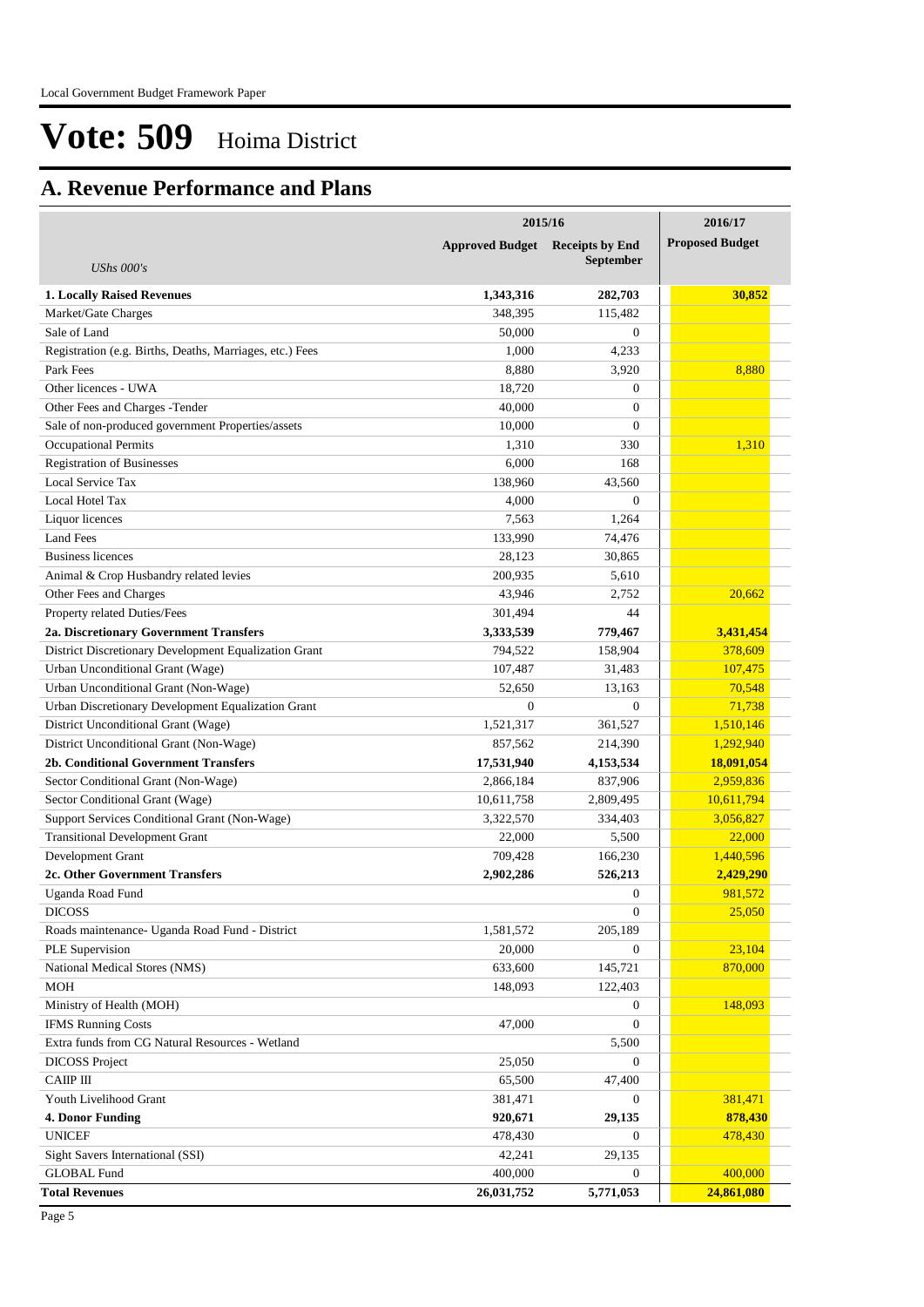# **A. Revenue Performance and Plans**

### **Revenue Performance in the first Quarter of 2015/16**

### *(i) Locally Raised Revenues*

Out of the Budgeted Ushs 1,34b, a total of Ushs 283m was realized manifesting into a 21% performance. However, 71% of the planned collections for the quarter were realized. The4% shortfall was mainly due to the delayed award of revenue sources contracts for markets yet these are major contributors to the DLG revenues.

### *(ii) Central Government Transfers*

The Central Government transfers realization was 23%, 27% and 18% for Discretionary Funds, Conditional Grants and Other CG Transfers respectively for the quarter; the deviations in receipt of other government transfers were especially for Uganda Road Fund (funds for Kigorobya TC planned for upgrading the urban roads to bitumen standards which are yet to be released) and DICOSS which released no funds in Quarter 1.

UBOS released all the planned funds for the Census activities in Quarter 1.

### *(iii) Donor Funding*

There was dismal performance of only 3% realization of donor funds the major deviations from the approved estimates were Global Fund, and UNICEF who did not remit any funds to the district.

We anticipate the situation to improve in Q3 as most of the donors' fiscal years follow the calendar year.

### **Planned Revenues for 2016/17**

### *(i) Locally Raised Revenues*

The total locally raised revenues in the Financial Year 2016/17 are projected to contribute about 4% of the total budget these are comprised of taxes, fees and levies, the decrease of Ushs 245 million in projected revenue from the FY 2015/16 is because of the once and for all revenues planned from the expected sale of district land and land compensations from UNRA. A number of challenges impact on local revenue mobilization effort. These include economic, policy and non economic factors but mai

### *(ii) Central Government Transfers*

Most of these have been maintained at the current fiscal years' approved budget rates, with the exception of Uganda Road Fund that is to be decreased with Ushs 400 million for Kigorobya Town Council roads upgrading to bitumen standards. However, there was an overall increment of 11% on the Conditional Grants projections. The Grant reforms are a welcome policy shift that will increase the local governments discretionary powers.

### *(iii) Donor Funding*

Disbursement of development assistance has declined over time especially from FY 2012/13, however this is to improve in the next FY by Ushs 458.3 million from UNICEF to meet ECD activities and immunization, though development partners are likely to continue providing direct project support in the district; and by and large remains stable.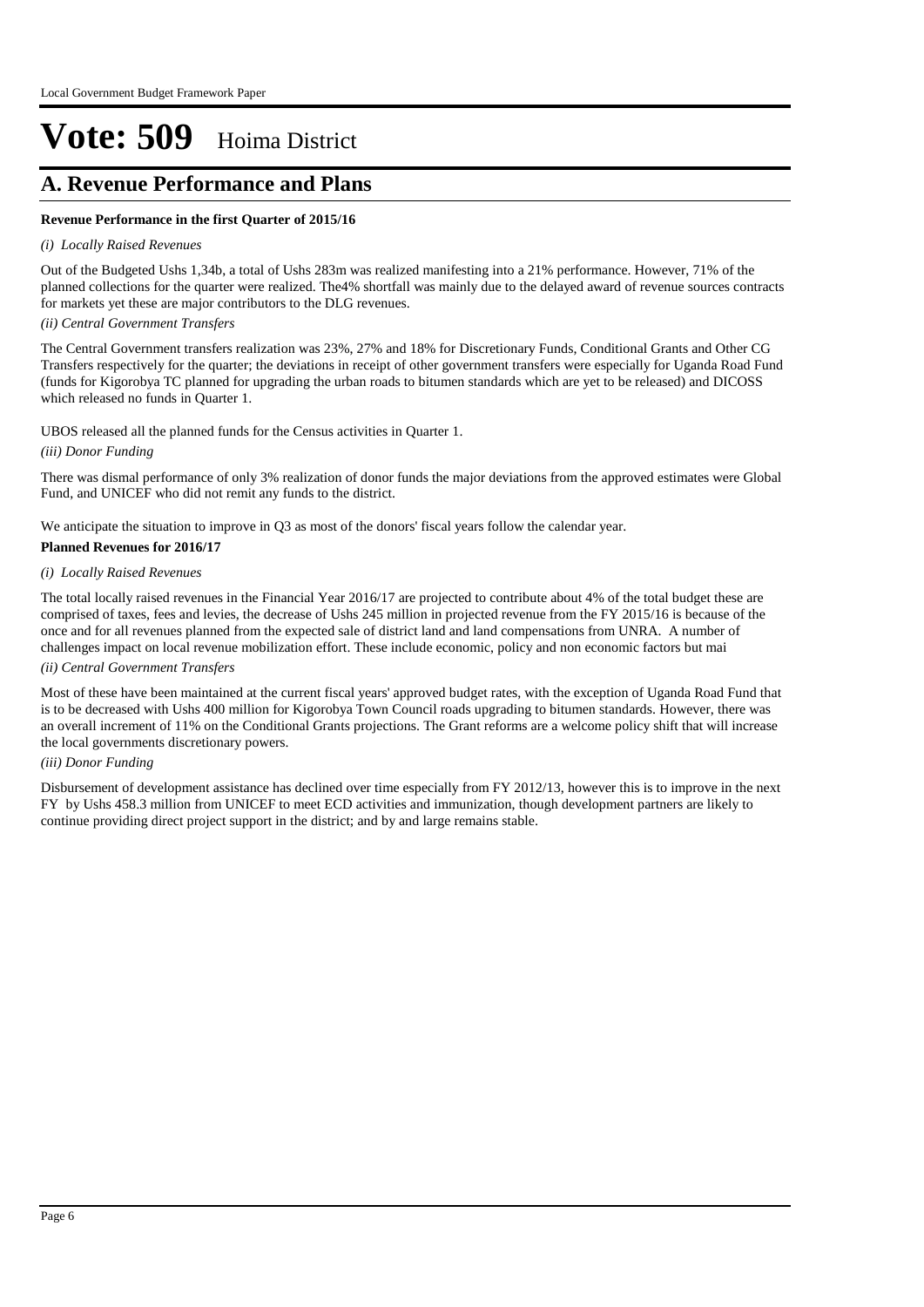## **Summary of Performance and Plans by Department**

## *Workplan 1a: Administration*

### **(i) Overview of Workplan Revenue and Expenditures**

| <b>UShs Thousand</b>                                 |                           | 2015/16                       | 2016/17                          |  |
|------------------------------------------------------|---------------------------|-------------------------------|----------------------------------|--|
|                                                      | Approved<br><b>Budget</b> | <b>Outturn by</b><br>end Sept | <b>Proposed</b><br><b>Budget</b> |  |
| A: Breakdown of Workplan Revenues:                   |                           |                               |                                  |  |
| <b>Recurrent Revenues</b>                            | 1,936,327                 | 472,127                       | 5,510,252                        |  |
| District Unconditional Grant (Non-Wage)              | 132.789                   | 33.197                        | 154,165                          |  |
| District Unconditional Grant (Wage)                  | 1,307,160                 | 330,003                       | 1,295,989                        |  |
| <b>Locally Raised Revenues</b>                       | 110,878                   | 17,000                        | 110,878                          |  |
| Multi-Sectoral Transfers to LLGs                     | 311,473                   | 73,184                        | 714,371                          |  |
| Support Services Conditional Grant (Non-Wage)        | 21,376                    | 5,580                         | 3,056,827                        |  |
| Urban Unconditional Grant (Non-Wage)                 | 52,650                    | 13,163                        | 70,548                           |  |
| Urban Unconditional Grant (Wage)                     |                           | $\mathbf{0}$                  | 107,475                          |  |
| <b>Development Revenues</b>                          | 278.936                   | 28,866                        | 331,714                          |  |
| District Discretionary Development Equalization Gran | 78.041                    | 16,507                        | 13,181                           |  |
| <b>Locally Raised Revenues</b>                       | 140,000                   | $\Omega$                      |                                  |  |
| Multi-Sectoral Transfers to LLGs                     | 60,895                    | 12,359                        | 246,795                          |  |
| Urban Discretionary Development Equalization Grant   |                           | $\theta$                      | 71,738                           |  |
| <b>Total Revenues</b>                                | 2,215,263                 | 500,993                       | 5,841,965                        |  |
| <b>B: Overall Workplan Expenditures:</b>             |                           |                               |                                  |  |
| Recurrent Expenditure                                | 1,936,327                 | 471,995                       | 5,510,252                        |  |
| Wage                                                 | 1.414.648                 | 361,486                       | 1,403,463                        |  |
| Non Wage                                             | 521,680                   | 110,510                       | 4,106,788                        |  |
| Development Expenditure                              | 278,936                   | 28,866                        | 331,714                          |  |
| <b>Domestic Development</b>                          | 278,936                   | 28,866                        | 331,714                          |  |
| Donor Development                                    | $\mathbf{0}$              | $\mathbf{0}$                  | $\Omega$                         |  |
| <b>Total Expenditure</b>                             | 2,215,263                 | 500,861                       | 5,841,965                        |  |

*Revenue and Expenditure Performance in the first quarter of 2015/16*

The department received Shs. 500,993,000= out of the planned for quarter of Ushs 657,101,000 translating into a 76% outturn, almost all of it was spent, giving a 100% absorption rate, with a balance of only Ushs 132,000. The quarter outturn for most of the recurrent revenues were as planned; with the exception of locally raised revenues that were at 79% this was because local revenues were not realized 100%.

On the other hand only 16% quarter outturn was realized on the development revenues

### *Department Revenue and Expenditure Allocations Plans for 2016/17*

The department's budget is set to increase by 263%, this increment is due to pensions budget which was budgeted under Statutory Bodies in the FY 2015/16. Out of the projected estimates, the allocation are as follows:24% to salaries, 52% are for pensions, 18% are for non wage recurrent costs and a paltry 6% for development. Transfers to Lower Local Government shall total to 18% of the proposed budget for FY 2016/17. However, there has been significant reductions in the non wage subvention due to

### **(ii) Summary of Past and Planned Workplan Outputs**

#### *Physical Performance in the first quarter of 2015/16*

With regard to physical performance - 3 coordinating meetings were held at district level and 2 in each LLG for the first quarter; 154 staff were inducted (newly recruited) and 25 re-oriented (promoted staff) 67 sub county based staff were trained in the new LG Development Planning guidelines, budgeting and human resource management; support supervision of LLGs was conducted at least 2 times per LLG.; monthly salaries and pension were paid;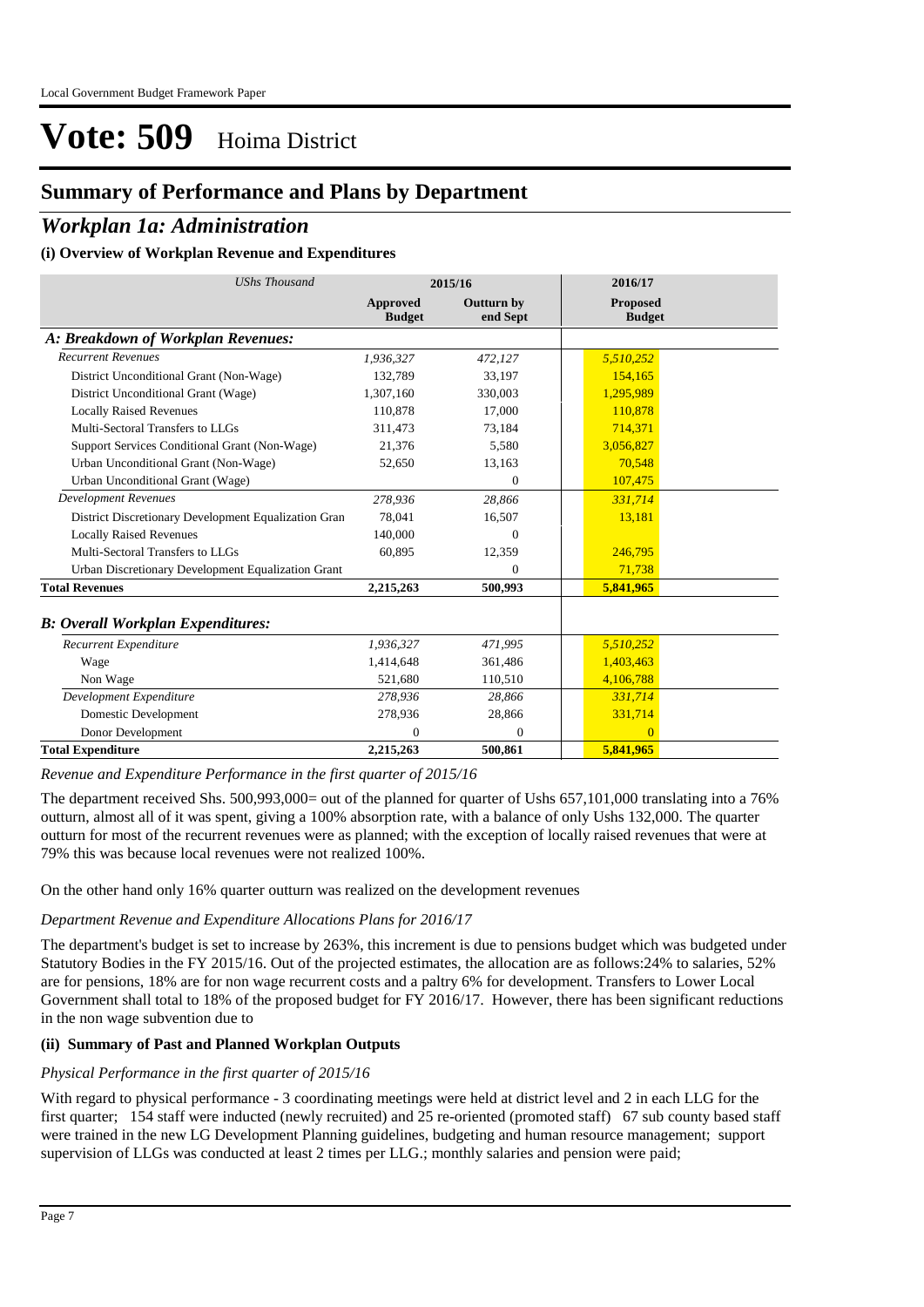## *Workplan 1a: Administration*

### *Plans for 2016/17 by Vote Function*

With regard to physical performance - 3 coordinating meetings were held at district level and 2 in each LLG for the first quarter; 154 staff were inducted (newly recruited) and 25 re-oriented (promoted staff) 67 sub county based staff were trained in the new LG Development Planning guidelines, budgeting and human resource management; support supervision of LLGs was conducted at least 2 times per LLG.; monthly salaries and pension were paid;

### *Medium Term Plans and Links to the Development Plan*

The administration main objective in the Medium Term is 'to enhance coherence in policy frameworks for the district management in planning, policy formulation and implementation, monitoring and evaluation of district programmes and projects, and institutional and human capacity building both at the district and lower local governments".

### **(iii) Details of Off-Budget Activities carried out by NGOs, Central Government, the Private Sector and Donors**

The department will continue to promote and enhance collaboration linkages between the District Council and Central Government for effective implementation of Government policies and achievement of national objectives. It will also seek to strengthen synergies with the OPM and UNHCR in ensuring that refugees and the host community live harmoniously and with dignity.

The USAID/UKAID funded GAPP project is to augment the departments efforts in accountability and transparency initiatives

### **(iv) The three biggest challenges faced by the department in improving local government services**

### *Low and untimely flow of funds 1.*

As the department depends on locally raised funds the flow is not timely in consonance with the planned schedules leading to a backlog in implementation of the interventions planned.

### *Lack of transport for coordination 2.*

The department has no reliable means of transport for all the staff in the department to enable it effectively fulfill its mandate of support supervision, monitoring and mentoring the lower local governments, and government programmes

### *Low staffing levels 3.*

This cuts across all the departments in the district, recruitment has continued to be hindered by the low wage bill. The low staff levels constrains provision of satisfactory service delivery to our stakeholders

## *Workplan 2: Finance*

| UShs Thousand                                 | 2015/16                   |                               | 2016/17                          |
|-----------------------------------------------|---------------------------|-------------------------------|----------------------------------|
|                                               | Approved<br><b>Budget</b> | <b>Outturn by</b><br>end Sept | <b>Proposed</b><br><b>Budget</b> |
| A: Breakdown of Workplan Revenues:            |                           |                               |                                  |
| <b>Recurrent Revenues</b>                     | 506.253                   | 99.425                        | 209,114                          |
| District Unconditional Grant (Non-Wage)       | 103,161                   | 25,790                        | 110,031                          |
| <b>Locally Raised Revenues</b>                | 99,083                    | 13,500                        | 99,083                           |
| Multi-Sectoral Transfers to LLGs              | 250,139                   | 58.417                        |                                  |
| Other Transfers from Central Government       | 47,000                    | $\Omega$                      |                                  |
| Support Services Conditional Grant (Non-Wage) | 6.870                     | 1.718                         |                                  |
| Development Revenues                          | 9.874                     | 1.950                         | 0                                |
| Multi-Sectoral Transfers to LLGs              | 9.874                     | 1.950                         |                                  |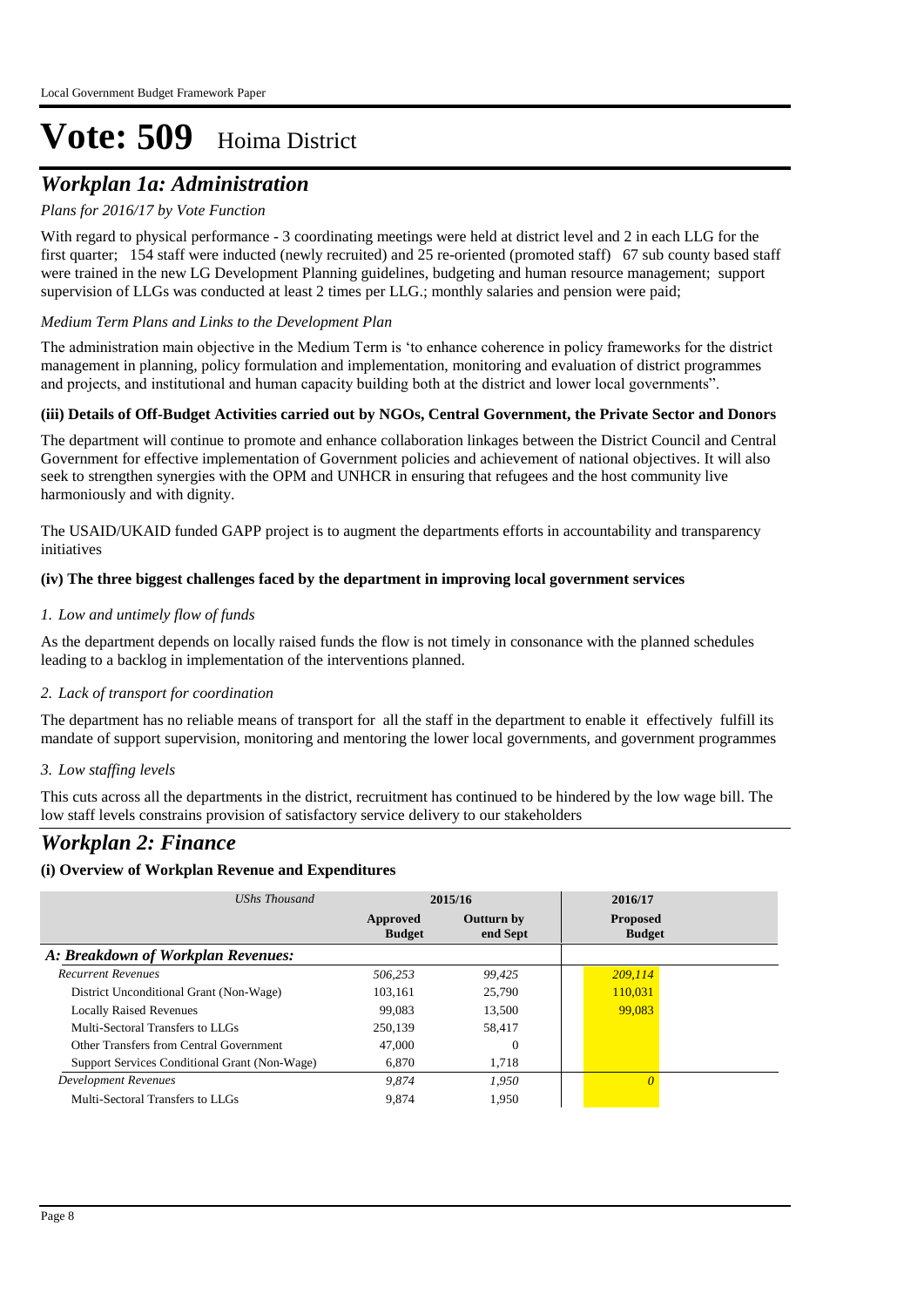## *Workplan 2: Finance*

| ┻<br><b>UShs Thousand</b>                |                           |                               | 2016/17                          |  |
|------------------------------------------|---------------------------|-------------------------------|----------------------------------|--|
|                                          |                           | 2015/16                       |                                  |  |
|                                          | Approved<br><b>Budget</b> | <b>Outturn by</b><br>end Sept | <b>Proposed</b><br><b>Budget</b> |  |
| <b>Total Revenues</b>                    | 516,127                   | 101,375                       | 209,114                          |  |
| <b>B: Overall Workplan Expenditures:</b> |                           |                               |                                  |  |
| Recurrent Expenditure                    | 506.253                   | 99.317                        | 209,114                          |  |
| Wage                                     |                           | $\Omega$                      |                                  |  |
| Non Wage                                 | 506,253                   | 99,317                        | 209,114                          |  |
| Development Expenditure                  | 9.874                     | 1,950                         |                                  |  |
| Domestic Development                     | 9,874                     | 1,950                         | $\Omega$                         |  |
| Donor Development                        | $\Omega$                  | $\Omega$                      | $\Omega$                         |  |
| <b>Total Expenditure</b>                 | 516,127                   | 101,267                       | 209,114                          |  |

### *Revenue and Expenditure Performance in the first quarter of 2015/16*

The department never received Shs 11.75 million meant for IFMS operational costs because the ministry did not release any. Local revenue allocation was only 58% because of low revenue collection. Some sources are expected to yield better in 2nd quarter. On average the department utilized all allocated revenue leaving Shs 109,000= to cater for bank charges.

### *Department Revenue and Expenditure Allocations Plans for 2016/17*

The department is expected to receive and spend shillings Ushs 209 million from unconditional grant, and local revenues, translating into 55.4% of the proposed budget, the difference of 46.6% is for Multi-Sectoral transfers to LLGs. Planned expenditure have been provided for with due regard to the planning figures.

### **(ii) Summary of Past and Planned Workplan Outputs**

### *Physical Performance in the first quarter of 2015/16*

The department carried out its five key outputs of financial management services, revenue collection and management services, Budgeting and planning, expenditure management and accounting services.

### *Plans for 2016/17 by Vote Function*

The department carried out its five key outputs of financial management services, revenue collection and management services, Budgeting and planning, expenditure management and accounting services.

#### *Medium Term Plans and Links to the Development Plan*

The departmental Workplan and budget has been developed with regard to the medium term and District development plan to raise sufficient funds and ensure transparency and accountability for implementing the DDP II

### **(iii) Details of Off-Budget Activities carried out by NGOs, Central Government, the Private Sector and Donors**

The donors and NGOs have not expressed support for the department activities. But we are optimistic since we are In the initial stages of the budget process support may come up and captured at that .

### **(iv) The three biggest challenges faced by the department in improving local government services**

### *Inadequate and unreliable means of transport 1.*

The department was allocated a vehicle LG -0182-10, but because of its age which appears to be due for write off, we can not utilize it effectively to undertake departmental activities.

### *Low staffing values 2.*

The wage bill is insufficient to provide for the recruitment of the vacant posts in the department.

### *Policy shift 3.*

Recently there has been revision of the Local Government Act to scrap collection of CESS yet this was yielding the district 15% of the budget.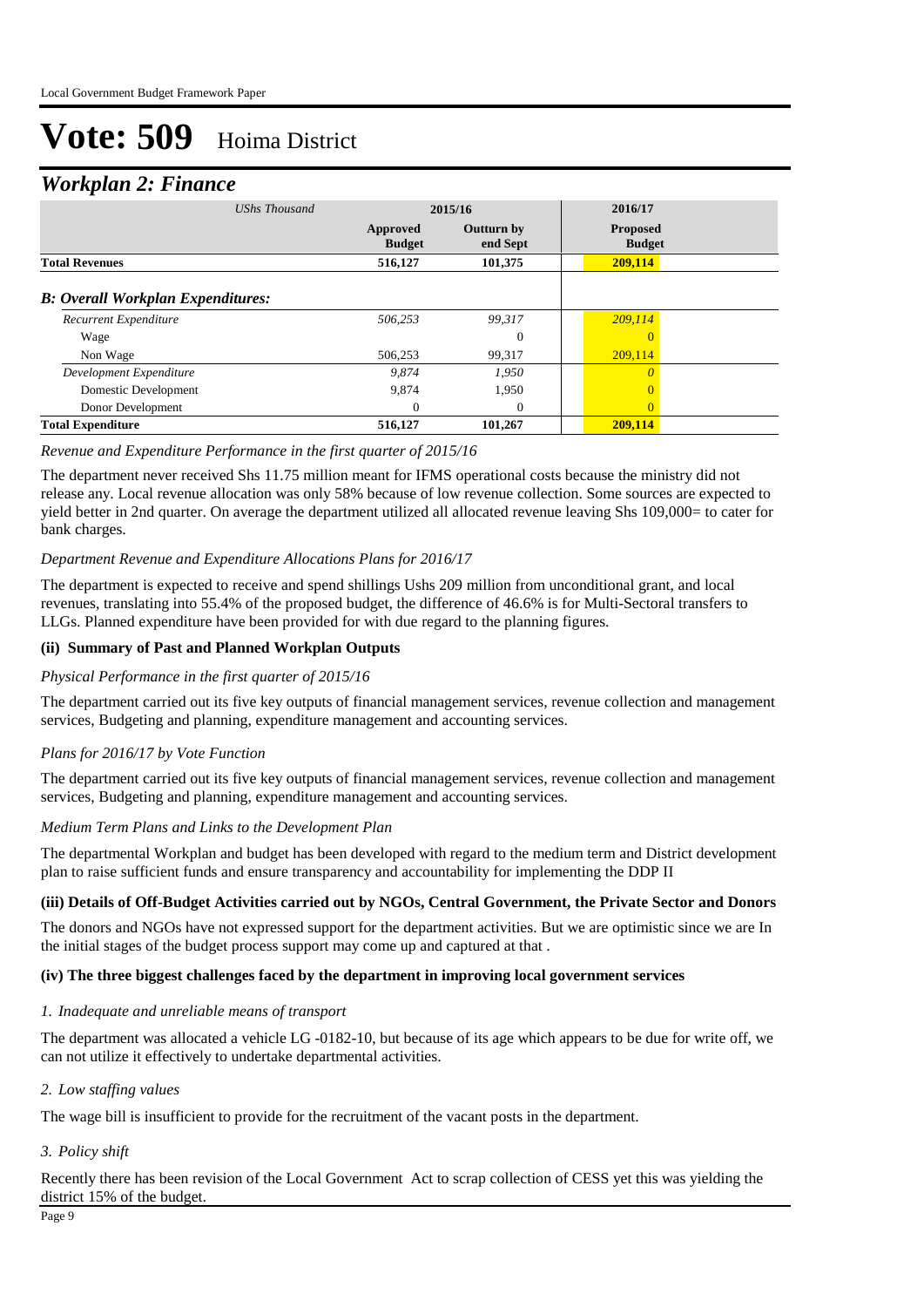## *Workplan 2: Finance*

## *Workplan 3: Statutory Bodies*

### **(i) Overview of Workplan Revenue and Expenditures**

| <b>UShs Thousand</b>                                 |                           | 2015/16                       | 2016/17                          |
|------------------------------------------------------|---------------------------|-------------------------------|----------------------------------|
|                                                      | Approved<br><b>Budget</b> | <b>Outturn by</b><br>end Sept | <b>Proposed</b><br><b>Budget</b> |
| A: Breakdown of Workplan Revenues:                   |                           |                               |                                  |
| <b>Recurrent Revenues</b>                            | 3.769.893                 | 442,075                       | 605,157                          |
| District Unconditional Grant (Non-Wage)              | 40.017                    | 10.004                        | 256,466                          |
| District Unconditional Grant (Wage)                  | 214,157                   | 31,524                        | 214,157                          |
| <b>Locally Raised Revenues</b>                       | 134.534                   | 48,572                        | 134,534                          |
| Multi-Sectoral Transfers to LLGs                     | 107,889                   | 24,870                        |                                  |
| Support Services Conditional Grant (Non-Wage)        | 3,273,296                 | 327,105                       |                                  |
| <b>Development Revenues</b>                          | 5,208                     | 912                           | 167,855                          |
| District Discretionary Development Equalization Gran | 5,208                     | 912                           |                                  |
| <b>Locally Raised Revenues</b>                       |                           | $\Omega$                      | 167,855                          |
| <b>Total Revenues</b>                                | 3,775,101                 | 442,987                       | 773,012                          |
| <b>B</b> : Overall Workplan Expenditures:            |                           |                               |                                  |
| Recurrent Expenditure                                | 3,769,893                 | 405,043                       | 605,157                          |
| Wage                                                 | 214.157                   | $\Omega$                      | 214,157                          |
| Non Wage                                             | 3,555,736                 | 405,043                       | 391,000                          |
| Development Expenditure                              | 5,208                     | 912                           | 167,855                          |
| Domestic Development                                 | 5,208                     | 912                           | 167,855                          |
| Donor Development                                    | $\Omega$                  | 0                             | $\Omega$                         |
| <b>Total Expenditure</b>                             | 3,775,101                 | 405,956                       | 773,012                          |

#### *Revenue and Expenditure Performance in the first quarter of 2015/16*

The Department received 45% of the recurrent revenues in the Q1 for FY 2015/16 instead of the 100% was because funds for Pension and Gratuity for Local Governments was not received due to delays in the verification exercise; it must be noted that the bulk of the recurrent revenues is for pensions.

There was an increase of 11% in conditional grant transfers to councilors' allowances and ex-gratia due to payment of gratuity to the District Executive Committee. The over performance of local rev

### *Department Revenue and Expenditure Allocations Plans for 2016/17*

The Statutory Bodies Department has projected to receive and spend Ug. Shs.633m/= for the FY 2016/2017, as compared to Ushs 660m= for FY2015/2016 This implies a decrease of Shs 27m/= due to budgetary constraints brought about by the abolition of some key revenue sources such as Cess Tax , fishing licenses. Conditional Grants will contribute 78% of the total departmental budget to cater mainly for LLGs Ex-gratia and Councillors' monthly allowances. The other sources are locally raised revenue - a

### **(ii) Summary of Past and Planned Workplan Outputs**

### *Physical Performance in the first quarter of 2015/16*

1 District Council and 6 Standing Committee meetings scheduled, facilitated & coordinated. 2 political monitoring visits coordinated & facilitated. 77 contracts for revenue sources and CAIIP agro-processing plants awarded. 52 staff appointed, 24staff confirmed in service, 4 staff promoted and 3 disciplinary cases handled. 165 land applications for registration, renewal & extensions cleared. 1 council meeting with quorum held, 1 motion passed, 2 political monitoring visits conducted, 2 DEC meetin

### *Plans for 2016/17 by Vote Function*

1 District Council and 6 Standing Committee meetings scheduled, facilitated & coordinated. 2 political monitoring visits coordinated & facilitated. 77 contracts for revenue sources and CAIIP agro-processing plants awarded. 52 staff appointed, 24staff confirmed in service, 4 staff promoted and 3 disciplinary cases handled. 165 land applications for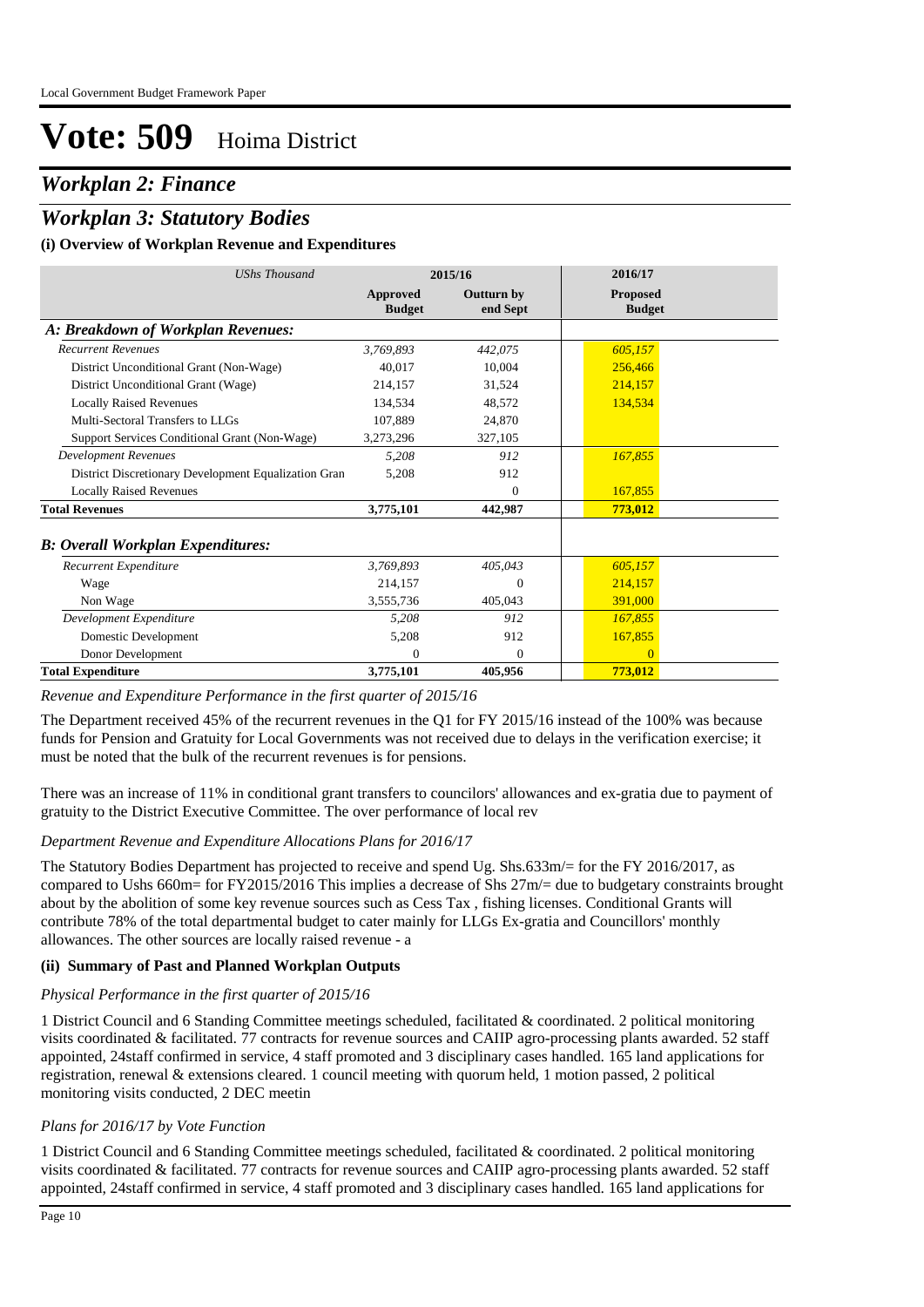## *Workplan 3: Statutory Bodies*

registration, renewal & extensions cleared. 1 council meeting with quorum held, 1 motion passed, 2 political monitoring visits conducted, 2 DEC meetin

### *Medium Term Plans and Links to the Development Plan*

In the Medium Term Council and Statutory Bodies will undertake the following key interventions:

• Strengthening the capacity of the Council to enact ordinances and review the L LG bye-laws.

•Strengthen the public policy formulation and implementation.

• Mentoring of lower local councils on how to conduct business in council.

• Acquisition of land titles for all pieces of land owned by the District Local Government.

### **(iii) Details of Off-Budget Activities carried out by NGOs, Central Government, the Private Sector and Donors**

The USAID/UKAID funded GAPP project will be assisting the District by providing support in areas of good governance, accountability, revenue mobilization and community mobilization.

### **(iv) The three biggest challenges faced by the department in improving local government services**

### *Dwindling Central Government Releases 1.*

The dwindling Central Government releases can no longer adequately and effectively cater for the operations of Boards and Commissions resulting into backlogs. Locally generated funds would be used as a supplement but these too are unreliable.

### *Capacity gaps 2.*

Our political leaders still have capacity gaps in law making( ordinances), policy formulation and generally coping in an ever changing world that requires running Local Governments as business entities to be able to sustain themselves.

### *Logistic problems 3.*

Inadequate and unreliable photocopying facilities; inadequate storage facilities for documents; inadequate space to establish a resource centre for political leaders and members of Boards and commissions constrain the activities of the Department.

## *Workplan 4: Production and Marketing*

| UShs Thousand                                        | 2015/16                   |                               | 2016/17                          |  |
|------------------------------------------------------|---------------------------|-------------------------------|----------------------------------|--|
|                                                      | Approved<br><b>Budget</b> | <b>Outturn by</b><br>end Sept | <b>Proposed</b><br><b>Budget</b> |  |
| A: Breakdown of Workplan Revenues:                   |                           |                               |                                  |  |
| <b>Recurrent Revenues</b>                            | 393,883                   | 43,227                        | 352,917                          |  |
| District Unconditional Grant (Non-Wage)              | 11,657                    | 2,914                         | 5,657                            |  |
| <b>Locally Raised Revenues</b>                       | 12,396                    |                               | 28,053                           |  |
| Multi-Sectoral Transfers to LLGs                     | 19,309                    | 0                             |                                  |  |
| Other Transfers from Central Government              | 25,050                    |                               |                                  |  |
| Sector Conditional Grant (Non-Wage)                  | 177,050                   | 19,918                        | 170,805                          |  |
| Sector Conditional Grant (Wage)                      | 148,421                   | 20,395                        | 148,402                          |  |
| Development Revenues                                 | 66,539                    | 24,344                        | 25,050                           |  |
| Development Grant                                    | $\Omega$                  | 24,344                        |                                  |  |
| District Discretionary Development Equalization Gran | 24,040                    |                               |                                  |  |
| <b>Locally Raised Revenues</b>                       | 2,404                     | 0                             |                                  |  |
| Multi-Sectoral Transfers to LLGs                     | 40,095                    | $\Omega$                      |                                  |  |
| Other Transfers from Central Government              |                           | $\Omega$                      | 25,050                           |  |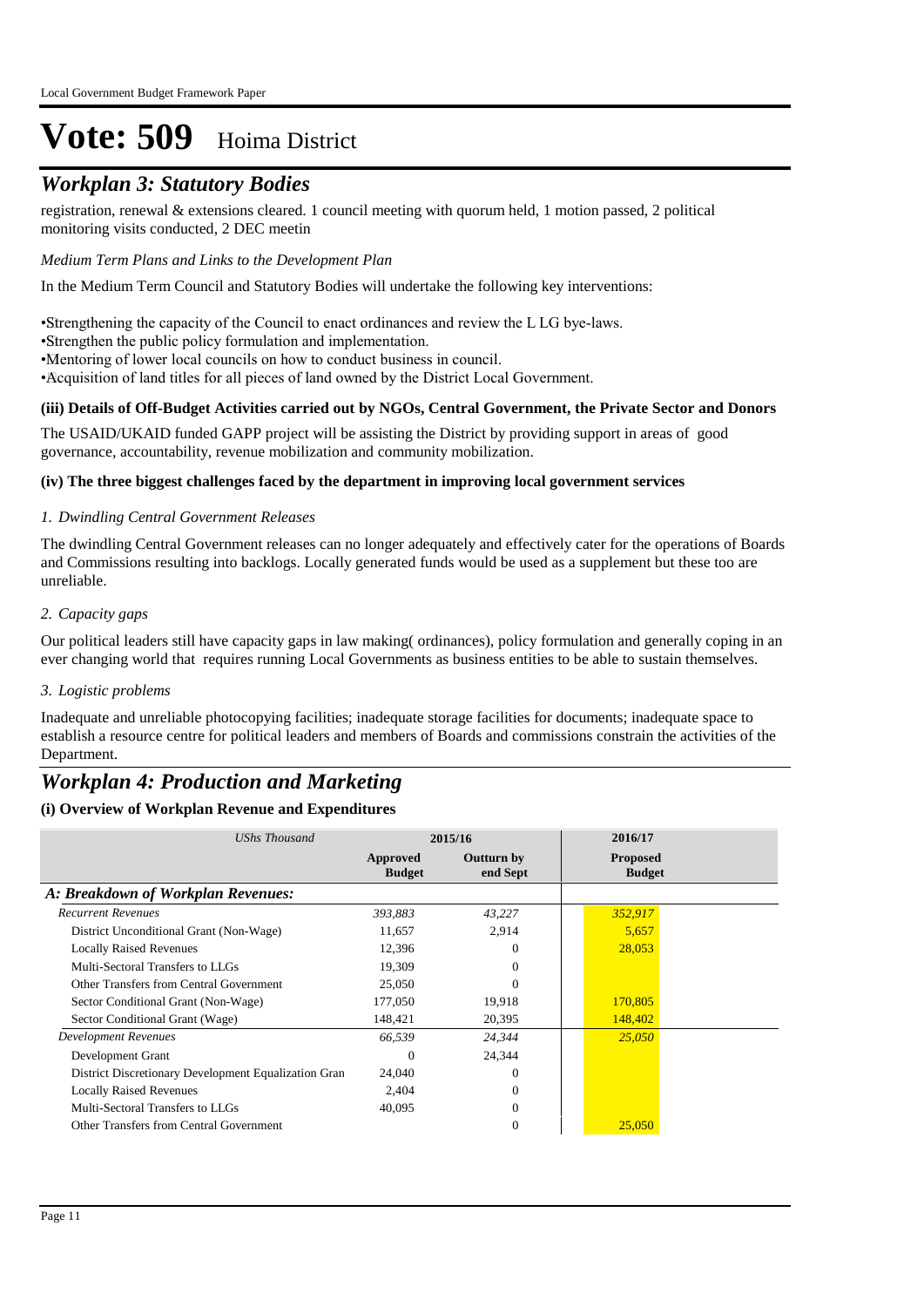## *Workplan 4: Production and Marketing*

| -<br><b>UShs Thousand</b>                | 2015/16                   |                               | 2016/17                          |  |
|------------------------------------------|---------------------------|-------------------------------|----------------------------------|--|
|                                          | Approved<br><b>Budget</b> | <b>Outturn by</b><br>end Sept | <b>Proposed</b><br><b>Budget</b> |  |
| <b>Total Revenues</b>                    | 460,422                   | 67,572                        | 377,967                          |  |
| <b>B:</b> Overall Workplan Expenditures: |                           |                               |                                  |  |
| Recurrent Expenditure                    | 393,883                   | 43,227                        | 352,917                          |  |
| Wage                                     | 148.421                   | 9.798                         | 148,402                          |  |
| Non Wage                                 | 245,462                   | 33,429                        | 204,515                          |  |
| Development Expenditure                  | 66.539                    | 2,550                         | 25,050                           |  |
| Domestic Development                     | 66,539                    | 2,550                         | 25,050                           |  |
| Donor Development                        | $\Omega$                  | $\overline{0}$                | $\Omega$                         |  |
| <b>Total Expenditure</b>                 | 460,422                   | 45,777                        | 377,967                          |  |

### *Revenue and Expenditure Performance in the first quarter of 2015/16*

The sector received Ushs. 67.572 million for the quarter, this translated into 15% of the planned annual budget estimates; and 249% of the planned quarter 1; this outturn was because out of omission agriculture extension salaries and conditional transfers for PMG was not planned for Q1, and yet these form the bulk of the recurrent revenues; no local revenues were released to the department because there was generally poor performance of local revenues; no funds for DICOSS were received.

### *Department Revenue and Expenditure Allocations Plans for 2016/17*

The department has projected to receive and spend Ushs 384m a decrease of 17% from 2015/16 budget to cater for three major functions namely: Agricultural Advisory Services, District Production Services, and District Commercial Services; which have been allocated funds as follows: (26.8%, 69.1%, and 4.1% respectively.

The development expenditure will be for slaughter slabs, cattle markets, cattle dips, water reservoirs, fisheries infrastructure, and irrigation schemes.

### **(ii) Summary of Past and Planned Workplan Outputs**

#### *Physical Performance in the first quarter of 2015/16*

The funds were disbursed to individual subsectors for implementation of activities which included: Training of farmers, Field Visits, Case attendance (livestock), surveys and research, disease outbreaks control, quality assurances of goods (technologies/inputs for farmers), conducting a coffee show, carrying out Plant Health Clinics, tsetse fly survey, vermin control activities, monitoring and supervision of the field activities.

Technologies were given to farmers under the OWC.

### *Plans for 2016/17 by Vote Function*

The funds were disbursed to individual subsectors for implementation of activities which included: Training of farmers, Field Visits, Case attendance (livestock), surveys and research, disease outbreaks control, quality assurances of goods (technologies/inputs for farmers), conducting a coffee show, carrying out Plant Health Clinics, tsetse fly survey, vermin control activities, monitoring and supervision of the field activities.

Technologies were given to farmers under the OWC.

### *Medium Term Plans and Links to the Development Plan*

Over the medium term, there will be a focus on Commodity approach considering the value chain for major enterprises in the district. The commodity approach will be pursued with a zoning component in the area which emphasizes coffee/bananas, maize, rice and beans. Under the ATAAS and Non - ATAAS programs,

Water for Production in the water stressed areas, cage fish farming, disease surveillance, treatment and control; there will be development of nurseries for coffee to boost support to farmers;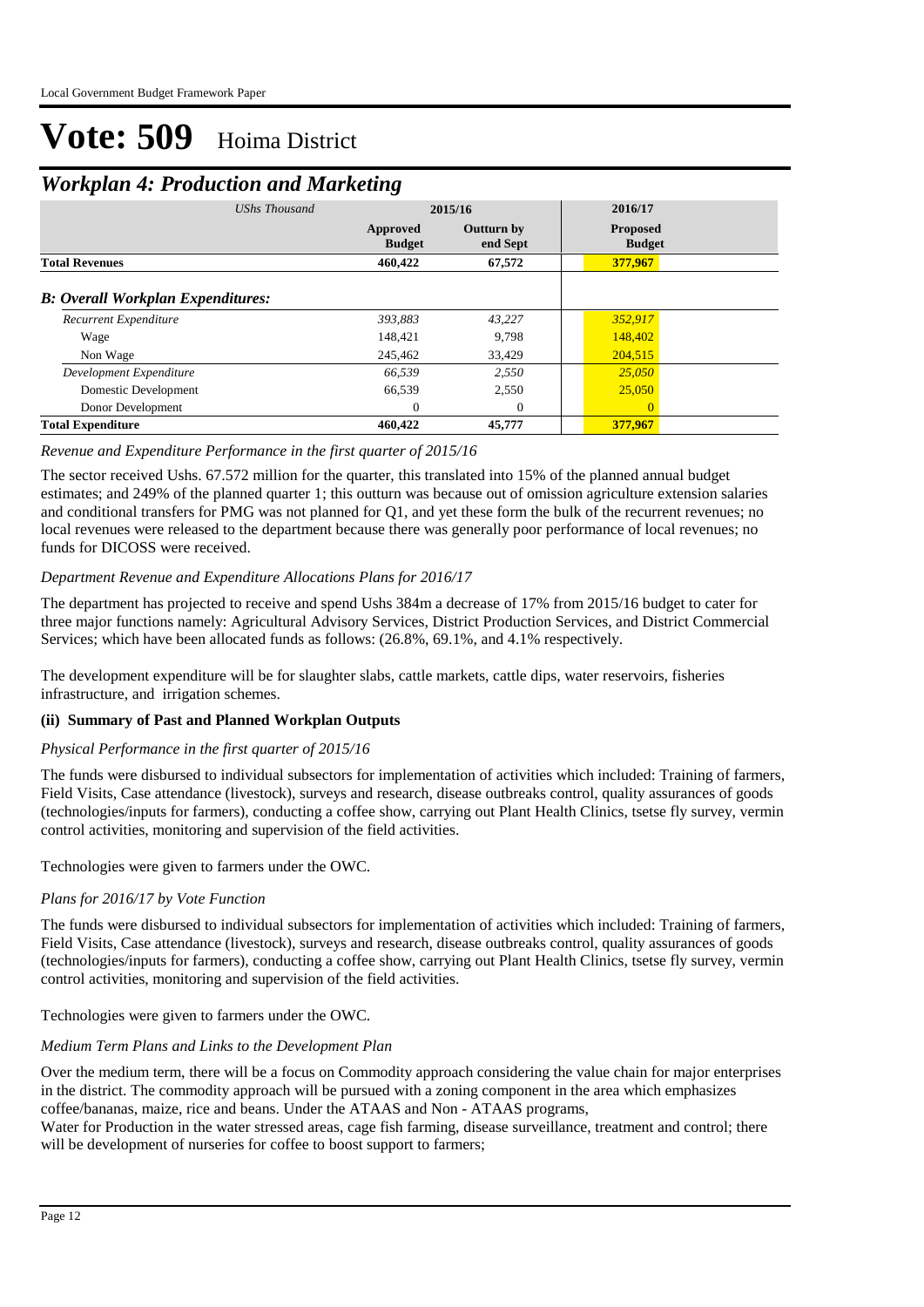# *Workplan 4: Production and Marketing*

### **(iii) Details of Off-Budget Activities carried out by NGOs, Central Government, the Private Sector and Donors**

There will be support from MAAIF in areas of vaccinations, farmer institutional development, bulking of produce for farmers, value addition and Marketing. Surveys in the field for production related issues with partners (like CCAFs, NAADS, Bulindi ZARDI), etc. Under Fisheries, there will be establishment of fish handling facilities at the lake, licensing support, etc. Other support is expected from MAAIF & MTIC, NGOs related to agriculture in Hoima (HODFA, Eco-Agric Uganda, Traidlinks, etc).

### **(iv) The three biggest challenges faced by the department in improving local government services**

### *Poor marketing systems for farmers' produce 1.*

The function of marketing is mainly under the private sector which has indeed taken advantage of the weaknesses in government (on issues of regulations and enforcement) to exploit the farmers. This is complicated by inadequate agroprocessing facilities

### *Low staffing levels 2.*

The district has very few staff who cannot meet the demands of the farming communities. The staff to household (farmer) ratio stands at 1:5450. This means that there is a very big gap in services delivery in the communities.

### *Rampant pests & diseases in crops and livestock 3.*

There are rampant pests & diseases for all the selected enterprises (coffee/bananas, beans, maize, rice) in the district. Due to inadequate support to pests & disease control, the problem has remained unsolved.

# *Workplan 5: Health*

| <b>UShs Thousand</b>                                 |                           | 2015/16                       | 2016/17                          |  |
|------------------------------------------------------|---------------------------|-------------------------------|----------------------------------|--|
|                                                      | Approved<br><b>Budget</b> | <b>Outturn by</b><br>end Sept | <b>Proposed</b><br><b>Budget</b> |  |
| A: Breakdown of Workplan Revenues:                   |                           |                               |                                  |  |
| <b>Recurrent Revenues</b>                            | 3,343,967                 | 996,347                       | 3,538,262                        |  |
| <b>Locally Raised Revenues</b>                       | 14,365                    | $\Omega$                      | 4,365                            |  |
| Multi-Sectoral Transfers to LLGs                     | 41,256                    | $\Omega$                      |                                  |  |
| Other Transfers from Central Government              | 633,600                   | 145,721                       | 870,000                          |  |
| Sector Conditional Grant (Non-Wage)                  | 306.792                   | 76.698                        | 315,863                          |  |
| Sector Conditional Grant (Wage)                      | 2,347,955                 | 773,929                       | 2,348,034                        |  |
| <b>Development Revenues</b>                          | 687.130                   | 157,938                       | 631,609                          |  |
| Development Grant                                    | 32,673                    | 6,535                         | 125,086                          |  |
| District Discretionary Development Equalization Gran | 70,400                    | 29,000                        |                                  |  |
| Donor Funding                                        | 358,430                   | $\Omega$                      | 358,430                          |  |
| <b>Locally Raised Revenues</b>                       | 33,040                    | $^{(1)}$                      |                                  |  |
| Multi-Sectoral Transfers to LLGs                     | 44.494                    | $\Omega$                      |                                  |  |
| Other Transfers from Central Government              | 148,093                   | 122,403                       | 148,093                          |  |
| <b>Total Revenues</b>                                | 4,031,097                 | 1,154,285                     | 4,169,871                        |  |
| <b>B: Overall Workplan Expenditures:</b>             |                           |                               |                                  |  |
| Recurrent Expenditure                                | 3,343,967                 | 983,210                       | 3,538,262                        |  |
| Wage                                                 | 2,347,955                 | 773,929                       | 2,348,034                        |  |
| Non Wage                                             | 996.013                   | 209,282                       | 1,190,228                        |  |
| Development Expenditure                              | 687,130                   | 36,688                        | 631,609                          |  |
| <b>Domestic Development</b>                          | 328,700                   | 36,688                        | 273,179                          |  |
| Donor Development                                    | 358,430                   | $\Omega$                      | 358,430                          |  |
| <b>Total Expenditure</b>                             | 4,031,097                 | 1,019,898                     | 4,169,871                        |  |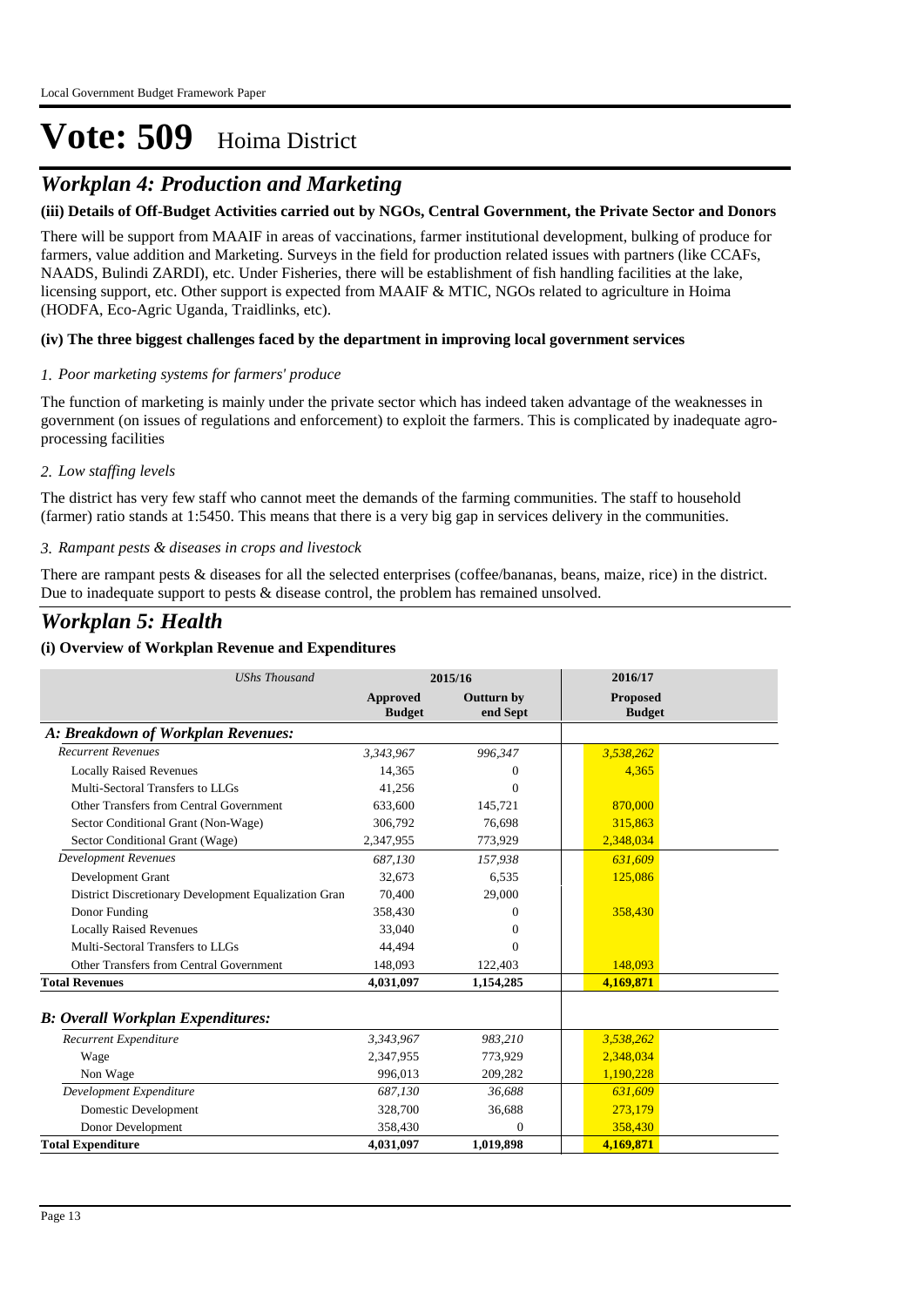## *Workplan 5: Health*

### *Revenue and Expenditure Performance in the first quarter of 2015/16*

The approved budget for the Health for the FY 2015/16 is Ushs 4.031 billion. At the end of Q1 a total of Ushs 1.166 billion was released representing a release of 29% of the approved annual budget and 119% of the planned Q1 budget. The cause of the over performance was due to PHC salaries that overshot the planned target because of new recruitments, and other government transfers from the MoH to carry out mass measles campaign; leading to 132%; and 1018% respectively Q1 outturn of the planned

### *Department Revenue and Expenditure Allocations Plans for 2016/17*

The department has projected to receive an increment of 3.4% to Ushs4.17 billion from various sources such as Central Government transfers, donor funding and other partners, these funds will be appropriated in the following key outputs: healthcare management, Basic Healthcare services both government and non government, medical supplies for health facilities, healthcare construction and rehabilitation, staff houses rehabilitation, construction of latrines and completion of the medical stores

### **(ii) Summary of Past and Planned Workplan Outputs**

### *Physical Performance in the first quarter of 2015/16*

With the exception of capital projects e.g. construction of houses, construction of maternity wards and construction of medical stores; which are at varying stages of construction; the other soft ware activities e.g. immunizations were successfully implemented and most of the targets attained.

There has been an improvement in staffing levels with 71% of the approved posts filled

### *Plans for 2016/17 by Vote Function*

With the exception of capital projects e.g. construction of houses, construction of maternity wards and construction of medical stores; which are at varying stages of construction; the other soft ware activities e.g. immunizations were successfully implemented and most of the targets attained.

There has been an improvement in staffing levels with 71% of the approved posts filled

### *Medium Term Plans and Links to the Development Plan*

The Department's main objective is to reduce morbidity and mortality from the major causes of ill health and premature death and reduce disparities therein. In FY 2016/17, the Dept. will contribute to the overall District strategic objectives by: -

"Delivery of affordable, quality and comprehensive health care integrated at all levels of service delivery and available to all health service levels, particularly the poor and disadvantaged"

### **(iii) Details of Off-Budget Activities carried out by NGOs, Central Government, the Private Sector and Donors**

IDI shall continue with the HIV/AIDs activities, UNHCR shall build a maternity and T.B ward, a minor theatre,expand the laboratory and repair the water facilities at Kyangwali H.C II. We expect the world vision program to construct are latrine in Runga in support for cholera control and also construct a general ward for male/female in Kikuube health centre.

### **(iv) The three biggest challenges faced by the department in improving local government services**

#### *Inadequate means of transport 1.*

The department has only one very old and unreliable vehicle, this hampers effective support supervision, monitoring and timely response to emergencies and epidemics

#### *Hard to reach and stay areas 2.*

The staff resist posting and transfers to those hard to reach, even when they eventually report service delivery is poor because in some cases it requires boats to reach immunization sites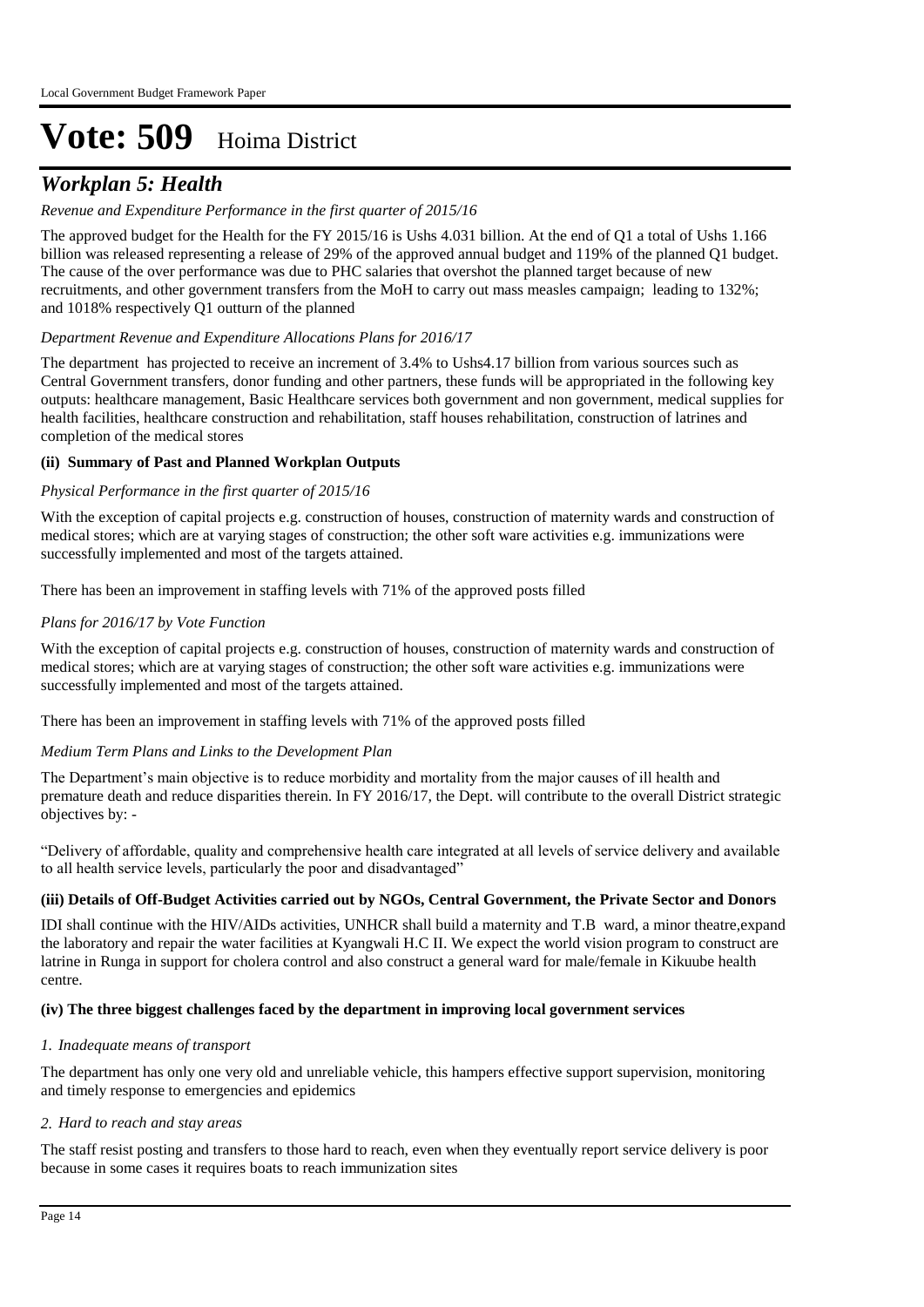## *Workplan 5: Health*

### *Inadequate staff accommodation 3.*

This leads to absenteeism, late coming and early departure, therefore to low and poor performance and service delivery

### *Workplan 6: Education*

### **(i) Overview of Workplan Revenue and Expenditures**

| <b>UShs Thousand</b>                                 |                                  | 2015/16                       | 2016/17                   |  |
|------------------------------------------------------|----------------------------------|-------------------------------|---------------------------|--|
|                                                      | <b>Approved</b><br><b>Budget</b> | <b>Outturn by</b><br>end Sept | Proposed<br><b>Budget</b> |  |
| A: Breakdown of Workplan Revenues:                   |                                  |                               |                           |  |
| <b>Recurrent Revenues</b>                            | 10.499.532                       | 2,746,085                     | 10,506,647                |  |
| District Unconditional Grant (Non-Wage)              | 63,815                           | 15,954                        | 51,110                    |  |
| <b>Locally Raised Revenues</b>                       | 24,676                           | 3,000                         | 24,676                    |  |
| Multi-Sectoral Transfers to LLGs                     | 20.243                           | 0                             |                           |  |
| Other Transfers from Central Government              | 10.000                           | $\Omega$                      | 11,552                    |  |
| Sector Conditional Grant (Non-Wage)                  | 2,265,415                        | 711,959                       | 2,303,951                 |  |
| Sector Conditional Grant (Wage)                      | 8,115,383                        | 2,015,172                     | 8,115,358                 |  |
| <b>Development Revenues</b>                          | 819,186                          | 58,638                        | 878,044                   |  |
| Development Grant                                    | 293,188                          | 58,638                        | 558,044                   |  |
| District Discretionary Development Equalization Gran | 69,750                           | 0                             |                           |  |
| Donor Funding                                        | 362,241                          | 0                             | 320,000                   |  |
| Multi-Sectoral Transfers to LLGs                     | 94,007                           | $\Omega$                      |                           |  |
| <b>Total Revenues</b>                                | 11,318,718                       | 2,804,722                     | 11,384,691                |  |
| <b>B: Overall Workplan Expenditures:</b>             |                                  |                               |                           |  |
| Recurrent Expenditure                                | 10,499,532                       | 2,745,972                     | 10,506,647                |  |
| Wage                                                 | 8,115,383                        | 2,015,172                     | 8,115,358                 |  |
| Non Wage                                             | 2.384.149                        | 730,801                       | 2,391,289                 |  |
| Development Expenditure                              | 819.186                          | 42.702                        | 878,044                   |  |
| <b>Domestic Development</b>                          | 456,945                          | 42,702                        | 558,044                   |  |
| Donor Development                                    | 362,241                          | $\overline{0}$                | 320,000                   |  |
| <b>Total Expenditure</b>                             | 11,318,718                       | 2,788,674                     | 11,384,691                |  |

*Revenue and Expenditure Performance in the first quarter of 2015/16*

In Q1 a total of Ushs 2.805 billion was released representing a release of 25% of the approved annual budget and 99% of the planned Q1 budget. The good revenue performance was because all the CG transfers were released as planned; with the exception of UPE, USE, PTC which released 133% this was due to the MoES sent the funds in tandem with school terms; poor realization of the locally raised revenue, lead to only 49% Q1 outturn of the planned local revenues being released to the department.

#### *Department Revenue and Expenditure Allocations Plans for 2016/17*

Education department shall operate at a total of shs.11.3b which has largely remained at the same levels as of FY 2015/16, however there has been an increment of 90% in the development, this will go along way in the provision of school facilities; there is a decline of 12% in donor projections due to the closure of SSI. The allocations are for the functions of: Primary Education -74.4%, Secondary Education -19.4%; Tertiary - 4.6%; Sports, Management and Inspection 1.3%; and Special Needs - 0.3%

### **(ii) Summary of Past and Planned Workplan Outputs**

#### *Physical Performance in the first quarter of 2015/16*

The physical performance was almost as planned as the table above highlights with the exception of capital projects like classroom construction; latrine stances construction and provision of furniture which await the awarding of contracts.

The other indicators performed well with the exception of those under skills management; this was due to the delay in Page 15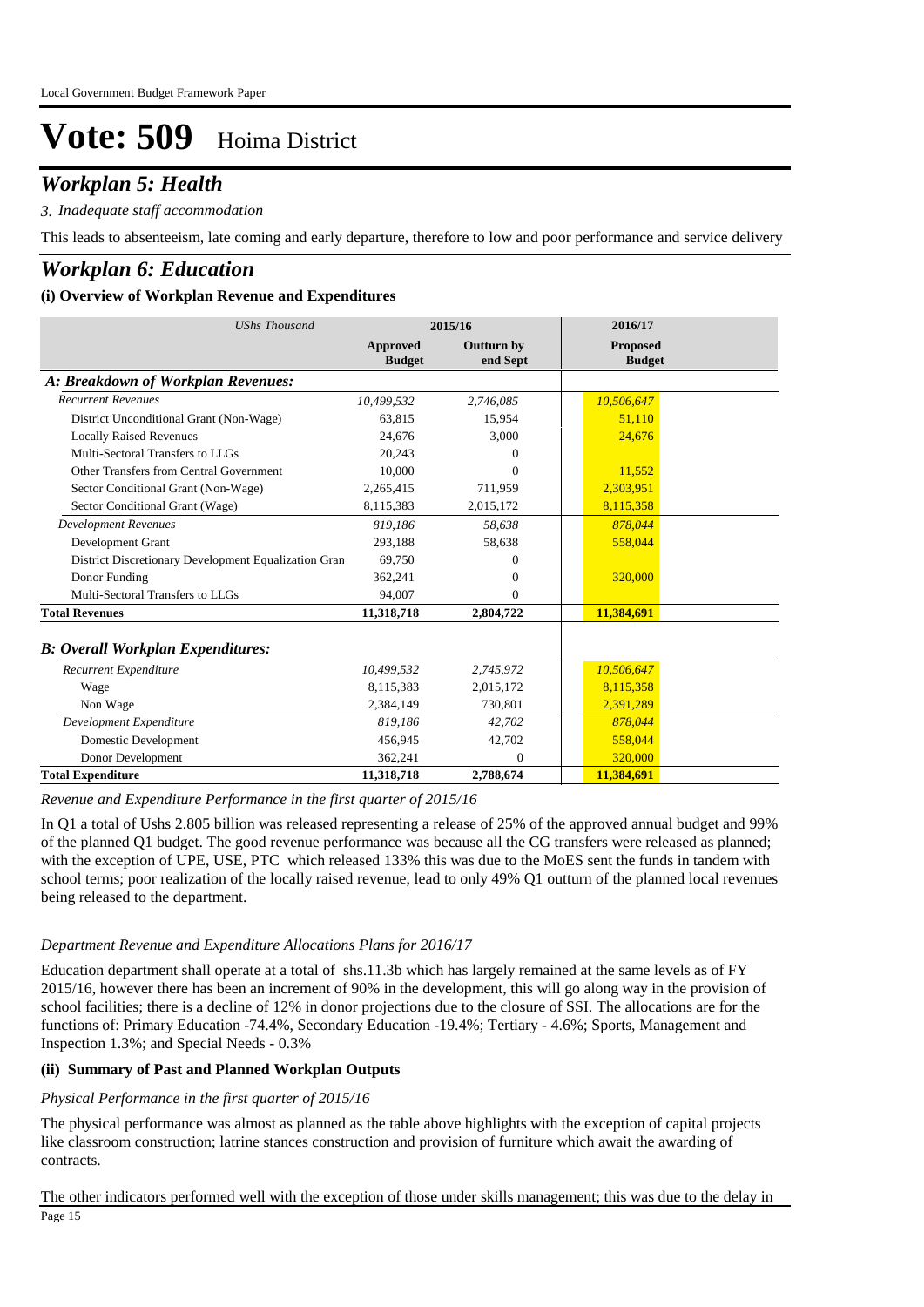## *Workplan 6: Education*

the commencement of Ibanda Technical Institute which has just been completed.

### *Plans for 2016/17 by Vote Function*

The physical performance was almost as planned as the table above highlights with the exception of capital projects like classroom construction; latrine stances construction and provision of furniture which await the awarding of contracts.

The other indicators performed well with the exception of those under skills management; this was due to the delay in the commencement of Ibanda Technical Institute which has just been completed.

### *Medium Term Plans and Links to the Development Plan*

The sector objectives are:-Increasing and improving equitable access to quality education at all levels. Specifically, increasing net enrolment ratios for primary, transition rates from primary to secondary, improving access to physical education and sports; Improving the quality and relevance of education at all levels, improving completion rate for primary, implement the thematic curriculum for P1 and P2, P.3 Improving effectiveness and efficiency in delivery of the education service.

### **(iii) Details of Off-Budget Activities carried out by NGOs, Central Government, the Private Sector and Donors**

World vision will be in Kiziranfumbi and Kyabigambire sub counties and construct 2 classrooms blocks, five 5 - stance VIP latrines and 2 staff houses. UWESO will renovate 4 classroom blocks. Central Government and LINK Project will continue supporting the district with scholastic materials.

### **(iv) The three biggest challenges faced by the department in improving local government services**

### *Teacher - Pupil absenteeism 1.*

Absenteeism of teachers and pupils is still very high due to inadequate staff houses as teachers travel long distances. This results into drop out of pupils and abscondment of staff respectively.

#### *Inadequate and unreliable means of transport 2.*

The department has had no vehicle to conduct School inspection and Monitoring for the last 8 years and yet there are schools which are over 120Km away fro the District headquarters which are hardly reached using a motorcycle.

### *High teachers' attrition 3.*

The rate at which teachers are absconding duty is very high due to un clear deletion of staff from the payroll and poor motivation of staff.

## *Workplan 7a: Roads and Engineering*

| UShs Thousand                                        |                           | 2015/16                       | 2016/17                          |
|------------------------------------------------------|---------------------------|-------------------------------|----------------------------------|
|                                                      | Approved<br><b>Budget</b> | <b>Outturn by</b><br>end Sept | <b>Proposed</b><br><b>Budget</b> |
| A: Breakdown of Workplan Revenues:                   |                           |                               |                                  |
| <b>Recurrent Revenues</b>                            | 1.251.616                 | 219,398                       | 996,017                          |
| District Unconditional Grant (Non-Wage)              | 27,482                    | 9.722                         | 14,445                           |
| <b>Locally Raised Revenues</b>                       | 20.961                    | 4.487                         |                                  |
| Multi-Sectoral Transfers to LLGs                     | 21.601                    | $\Omega$                      |                                  |
| Other Transfers from Central Government              | 1,181,572                 | 205,189                       | 981,572                          |
| Development Revenues                                 | 672.373                   | 49,900                        | 200.838                          |
| District Discretionary Development Equalization Gran | 42.610                    | $\Omega$                      | 100,838                          |
| <b>Locally Raised Revenues</b>                       | 83,596                    | 2.500                         | 100,000                          |
| Multi-Sectoral Transfers to LLGs                     | 80,667                    | $\Omega$                      |                                  |
| Other Transfers from Central Government              | 465,500                   | 47,400                        |                                  |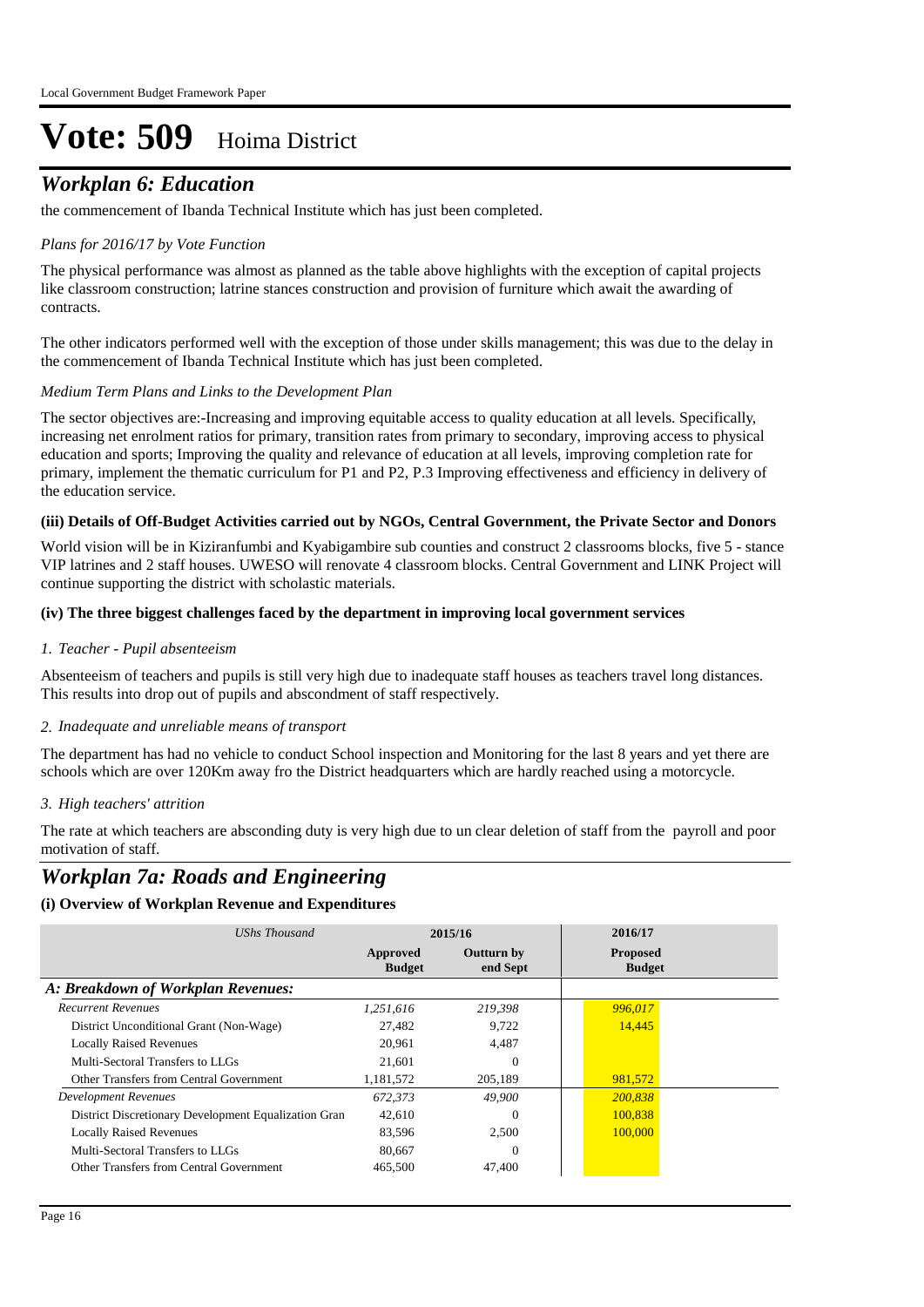## *Workplan 7a: Roads and Engineering*

| -                                        |                      |                           |                               |                                  |  |
|------------------------------------------|----------------------|---------------------------|-------------------------------|----------------------------------|--|
|                                          | <b>UShs Thousand</b> | 2015/16                   |                               | 2016/17                          |  |
|                                          |                      | Approved<br><b>Budget</b> | <b>Outturn by</b><br>end Sept | <b>Proposed</b><br><b>Budget</b> |  |
| <b>Total Revenues</b>                    |                      | 1,923,989                 | 269,298                       | 1,196,855                        |  |
| <b>B: Overall Workplan Expenditures:</b> |                      |                           |                               |                                  |  |
| Recurrent Expenditure                    |                      | 1.251.616                 | 114.996                       | 996,017                          |  |
| Wage                                     |                      |                           | $\theta$                      |                                  |  |
| Non Wage                                 |                      | 1,251,616                 | 114,996                       | 996,017                          |  |
| Development Expenditure                  |                      | 683,777                   | 4,482                         | 200,838                          |  |
| Domestic Development                     |                      | 683,777                   | 4,482                         | 200,838                          |  |
| Donor Development                        |                      | $\Omega$                  | $\Omega$                      | $\Omega$                         |  |
| <b>Total Expenditure</b>                 |                      | 1,935,393                 | 119,479                       | 1,196,855                        |  |

### *Revenue and Expenditure Performance in the first quarter of 2015/16*

The Roads budget for the FY 2015/16 is Ushs 1.935 billion including funds to be transferred to LLGs for Community Access Roads, Kigorobya Town Council and for CAIIP. The bulk of these funds are for rural roads maintenance both periodic, mechanized and manual maintenance.

At the end of Q1 a total of Ushs 264.811 million was released representing a release of 14% of the approved annual budget and 70% of the planned Q1 budget. The deficit was due to poor realization of the loca revenue

### *Department Revenue and Expenditure Allocations Plans for 2016/17*

For the FY 2016/17, an increase of 491% from FY 2014/15 projections; out of this 35% is for development mainly to cater for upgrade of Kigorobya TC roads to bitumen standards. And completion of District offices at Kasingo and operations of works office. The increase of funds from Uganda Roads Fund by Ushs 400 million is to cater for Kigorobya Town Council upgrading of town roads to bitumen standards.

### **(ii) Summary of Past and Planned Workplan Outputs**

#### *Physical Performance in the first quarter of 2015/16*

The roads and engineering sector carried out periodic maintenance on Bujawe- Kasenyi - Nyakabingo, about 30% of the work is complete; it also received funds for the Ruhunga - Kabaale road, this is yet to commence due to the inadequacy of the road unit.

Routine maintenance using road gangs was carried out on 344 kilometres of most of the roads in all the sub counties; Kigorobya Town Council too carried out routine maintenance on its roads, however, no funds were released to the sub counties.

### *Plans for 2016/17 by Vote Function*

The roads and engineering sector carried out periodic maintenance on Bujawe- Kasenyi - Nyakabingo, about 30% of the work is complete; it also received funds for the Ruhunga - Kabaale road, this is yet to commence due to the inadequacy of the road unit.

Routine maintenance using road gangs was carried out on 344 kilometres of most of the roads in all the sub counties; Kigorobya Town Council too carried out routine maintenance on its roads, however, no funds were released to the sub counties.

### *Medium Term Plans and Links to the Development Plan*

To improve accessibility to most rural areas by sustainably maintaining at least 80% of the district road network and affiliated bridge stock in a fair to good condition in the year 2016/17 by making them motorable and safe to the population through: periodic maintenance, construction of CARs, strengthening the use road gangs and providing technical advice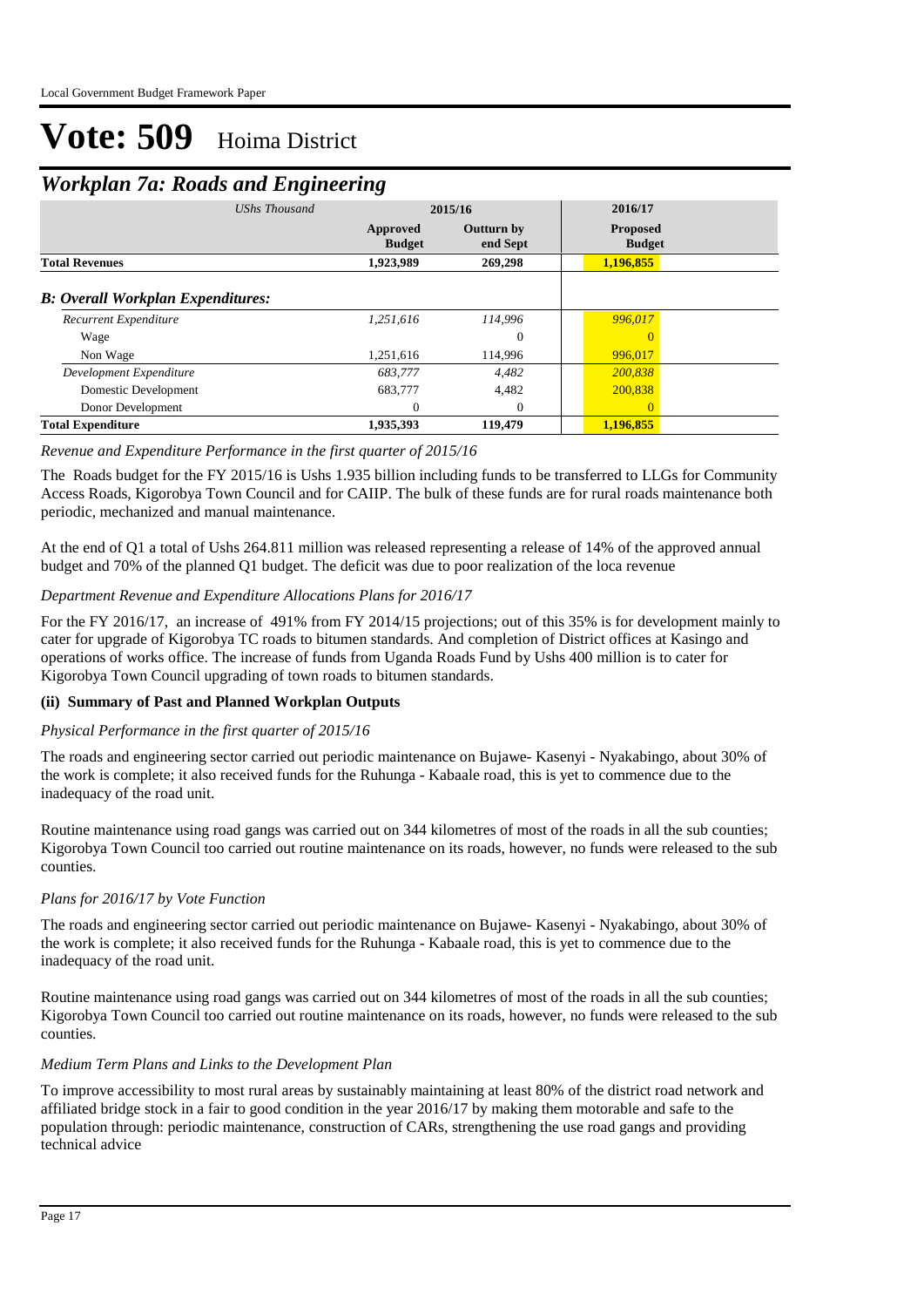# *Workplan 7a: Roads and Engineering*

### **(iii) Details of Off-Budget Activities carried out by NGOs, Central Government, the Private Sector and Donors**

CAIIP-3 is supporting the district in 5 sub counties of Kyangwali, Kiziranfumbi, Kigorobya, Buhanika and Kyabigambire with at least 15 km of access roads per annum. CNOOC construct a number of access roads/streets in Buhuka in Kyangwali . Hoima Sugar Company is also constructing some roads in Kiziranfumbi and Kabwoya sub counties. ARSDP is to support the district to improve connectivity linking local producers, tourists, and commercial and industrial enterprises to goods and services.

### **(iv) The three biggest challenges faced by the department in improving local government services**

### *Lack of a full road unit 1.*

The District lacks water bowser, roller and enough dampers to work on graded roads to improve quality. The grader can not work effectively on heavy grading and yet the bulk of our roads require heavy grading and rehabilitation, this has led to breakdowns.

### *Inadequate funding 2.*

Funds released for road maintenance is still small compared to the scope and road conditions proposed for maintenance.

### *Big road network 3.*

The District has high road network of 615km which requires regular maintenance but with very little funds.

# *Workplan 7b: Water*

### **(i) Overview of Workplan Revenue and Expenditures**

| <b>UShs Thousand</b>                                 | 2015/16                          |                        | 2016/17                          |  |
|------------------------------------------------------|----------------------------------|------------------------|----------------------------------|--|
|                                                      | <b>Approved</b><br><b>Budget</b> | Outturn by<br>end Sept | <b>Proposed</b><br><b>Budget</b> |  |
| A: Breakdown of Workplan Revenues:                   |                                  |                        |                                  |  |
| <b>Recurrent Revenues</b>                            | 12,991                           | 0                      | 43,654                           |  |
| Multi-Sectoral Transfers to LLGs                     | 12,991                           |                        |                                  |  |
| Sector Conditional Grant (Non-Wage)                  | 0                                | 0                      | 43,654                           |  |
| <b>Development Revenues</b>                          | 488,259                          | 82,213                 | 779,466                          |  |
| Development Grant                                    | 383,567                          | 76.713                 | 757,466                          |  |
| District Discretionary Development Equalization Gran | 40,000                           | 0                      |                                  |  |
| <b>Locally Raised Revenues</b>                       | 4.000                            | 0                      |                                  |  |
| Multi-Sectoral Transfers to LLGs                     | 38,692                           | $\Omega$               |                                  |  |
| <b>Transitional Development Grant</b>                | 22,000                           | 5,500                  | 22,000                           |  |
| <b>Total Revenues</b>                                | 501,250                          | 82,213                 | 823,120                          |  |
| <b>B: Overall Workplan Expenditures:</b>             |                                  |                        |                                  |  |
| Recurrent Expenditure                                | 34,991                           | 4,080                  | 43,654                           |  |
| Wage                                                 |                                  | $\Omega$               | $\Omega$                         |  |
| Non Wage                                             | 34.991                           | 4.080                  | 43.654                           |  |
| Development Expenditure                              | 466,259                          | 7,984                  | 779,466                          |  |
| Domestic Development                                 | 466,259                          | 7,984                  | 779,466                          |  |
| Donor Development                                    | $\Omega$                         | $\overline{0}$         | $\overline{0}$                   |  |
| <b>Total Expenditure</b>                             | 501,250                          | 12,064                 | 823,120                          |  |

### *Revenue and Expenditure Performance in the first quarter of 2015/16*

In Q1 the water department received 76% of the planned Q1 budget; only 12% was spent.Only 63% of the budgeted recurrent revenues was received this was due to no outturn by the Multi-sectoral transfers to LLGs because most capital projects did not take off in Q1. Likewise no locally raised revenues were released to the department because these funds were meant to co-fund LDG projects. A total of Ushs 82.213 million was released representing a release of 16% of the budget and 76% of the planned Q1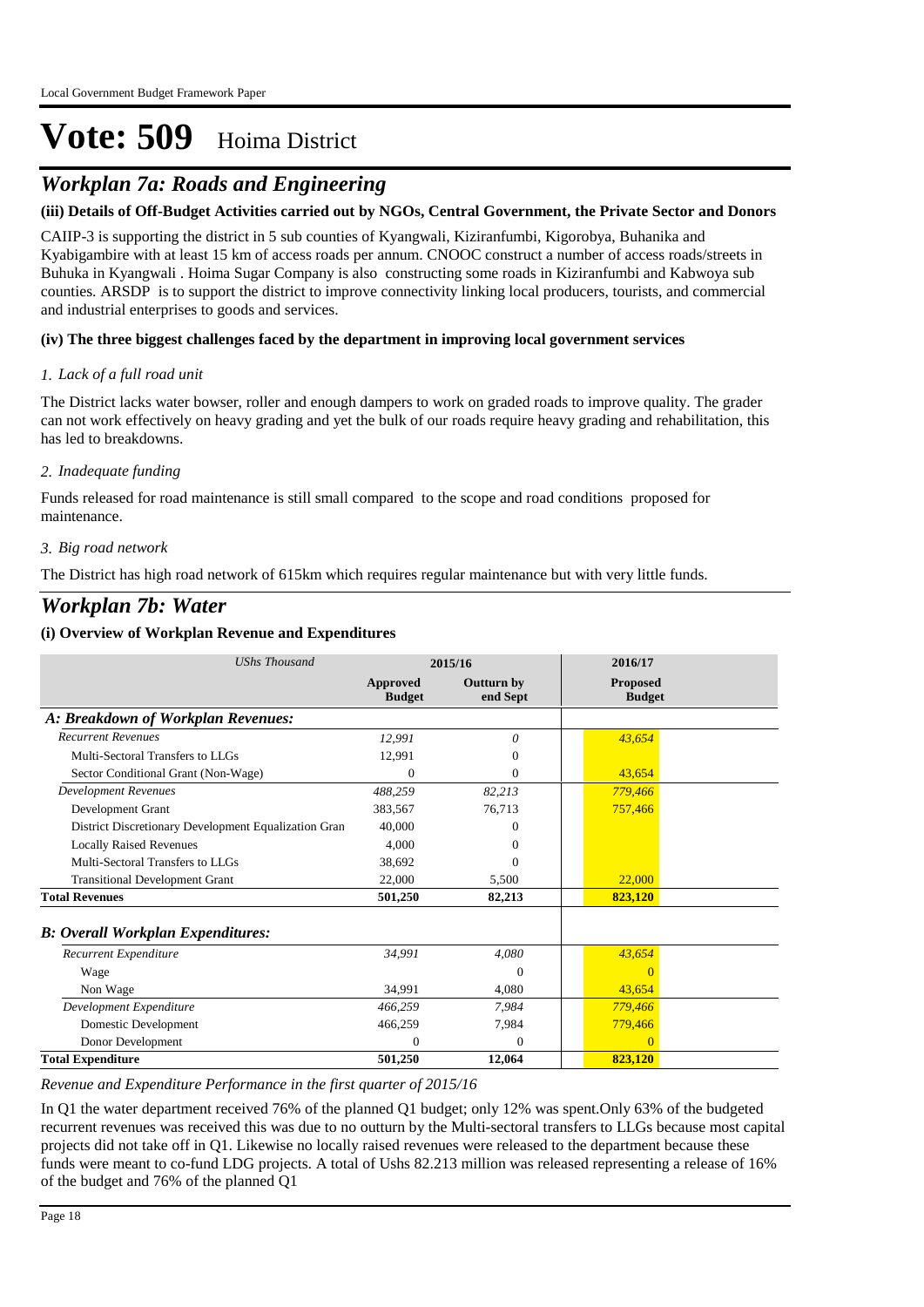## *Workplan 7b: Water*

### *Department Revenue and Expenditure Allocations Plans for 2016/17*

The department anticipates to receive an increment of 64% of its budget this is a big boost to the provision of safe water and the fight against climate change. The grant reforms will also lead to the department allocating 7% (Shs.64 m to the sub counties for the repairs of their water sources. 2% of the budget on the promotion of community hygiene and sanitation. Out of that 70% will be used to put up new water points, 11% is to be used for software activities, and climate change activities.

### **(ii) Summary of Past and Planned Workplan Outputs**

### *Physical Performance in the first quarter of 2015/16*

Despite the relatively high quarter outturn, the physical performance was not as planned as the table above highlights; this was because the procurement process is still in progress; it is at advertising level. Therefore no physical project was implemented during the quarter. However, the soft ware activities of strengthening community based management systems (CBMS) continued as reflected in the high functionality of water sources.

### *Plans for 2016/17 by Vote Function*

Despite the relatively high quarter outturn, the physical performance was not as planned as the table above highlights; this was because the procurement process is still in progress; it is at advertising level. Therefore no physical project was implemented during the quarter. However, the soft ware activities of strengthening community based management systems (CBMS) continued as reflected in the high functionality of water sources.

### *Medium Term Plans and Links to the Development Plan*

The district is committed in the medium term to ensure access to clean and sufficient water. It should be noted that the district intends to increase safe water coverage from 76.2% to 80% and latrine coverage to 90% by the end of June 2020. Therefore effective resources utilization will be carried out to ensure increase in service delivery if the department is to achieve her development plan targets as stated in DDP II

### **(iii) Details of Off-Budget Activities carried out by NGOs, Central Government, the Private Sector and Donors**

There are a number of CG and non - state actors in the district namely World Vision that is operating in the 2 sub counties of Kiziranfumbi and Kyabigambire; UNHCR/AAH in Kyangwali; Uganda Red Cross in Kigorobya; these are water stressed areas, therefore the contributions of these NGOS/Donors is a welcome relief. The CG is set to commence construction of Kabwoya and Buseruka piped pumped water systems.

### **(iv) The three biggest challenges faced by the department in improving local government services**

### *Low levels of staffing 1.*

The department is supposed to have two borehole maintenance technicians. These are very critical in ensuring the functionality of water sources. Unfortunately up to now no recruitment has been done. This explains why at time we fail to meet our target.

### *Cheap technologies exhausted 2.*

The cheap technologies (i.e. springs and shallow wells) are almost exhausted. The available feasible ways of providing water to the needy communities is through piped water systems and boreholes which are expensive yet our budgetary allocation is small

### *Environmental Degradation 3.*

Indiscriminate cutting of trees which has led to destruction of some of the water catchments leading to the drying of some wells

## *Workplan 8: Natural Resources*

| UShs Thousand             | 2015/16                | 2016/17                          |
|---------------------------|------------------------|----------------------------------|
| Approved<br><b>Budget</b> | Outturn by<br>end Sept | <b>Proposed</b><br><b>Budget</b> |
|                           |                        |                                  |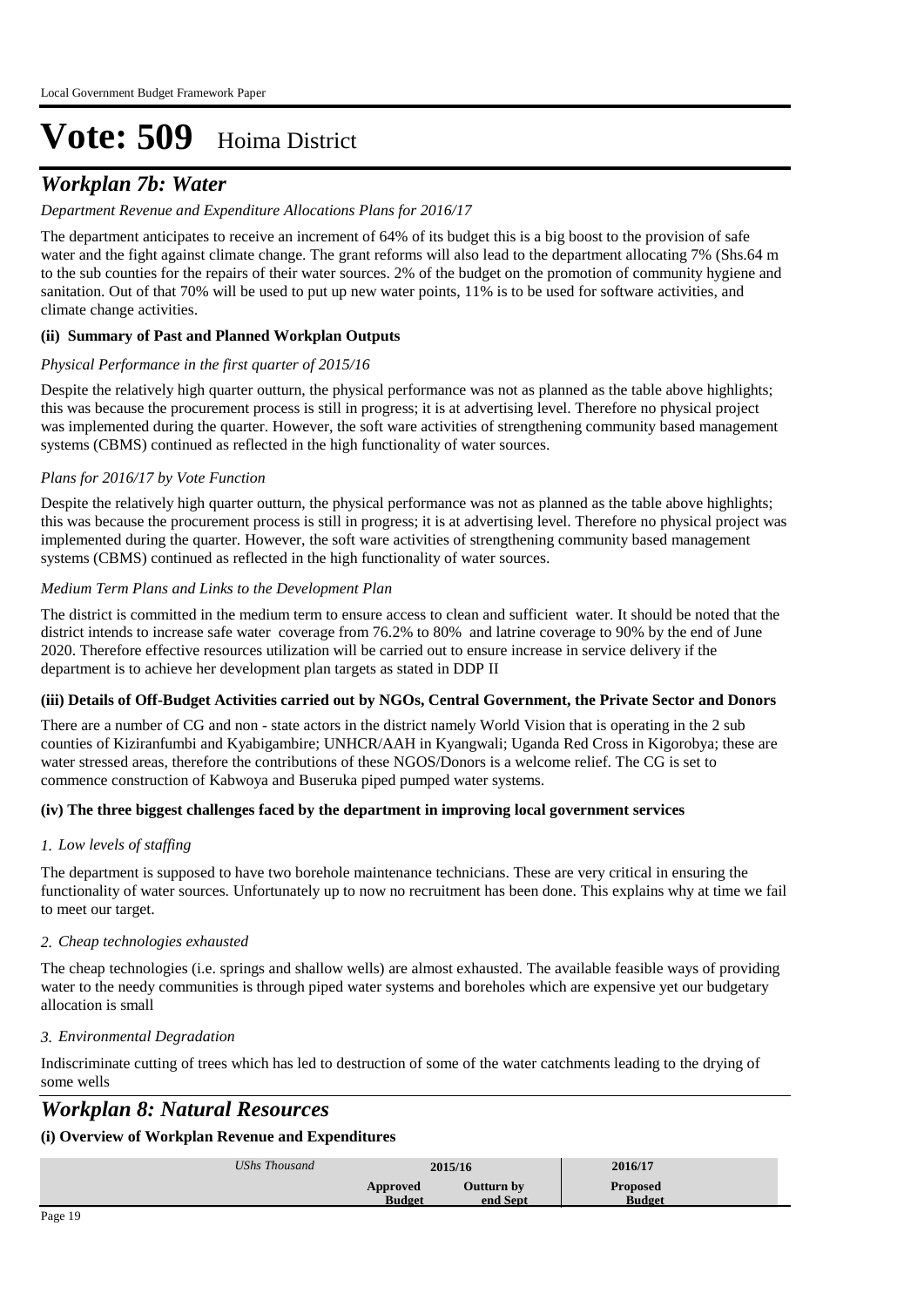## *Workplan 8: Natural Resources*

| A: Breakdown of Workplan Revenues:                   |          |                |          |  |
|------------------------------------------------------|----------|----------------|----------|--|
| <b>Recurrent Revenues</b>                            | 92,937   | 18,655         | 96,662   |  |
| District Unconditional Grant (Non-Wage)              | 26,977   | 6,744          | 26,977   |  |
| <b>Locally Raised Revenues</b>                       | 49,844   | 4,295          | 49,844   |  |
| Multi-Sectoral Transfers to LLGs                     | 7,654    | $\Omega$       |          |  |
| Other Transfers from Central Government              |          | 5,500          |          |  |
| Sector Conditional Grant (Non-Wage)                  | 8,462    | 2,116          | 19,841   |  |
| <b>Development Revenues</b>                          | 15,425   | 5,115          | $\theta$ |  |
| District Discretionary Development Equalization Gran | 5,115    | 5,115          |          |  |
| <b>Locally Raised Revenues</b>                       | 512      | 0              |          |  |
| Multi-Sectoral Transfers to LLGs                     | 9,798    | $\Omega$       |          |  |
| <b>Total Revenues</b>                                | 108,362  | 23,770         | 96,662   |  |
| <b>B</b> : Overall Workplan Expenditures:            |          |                |          |  |
| <b>Recurrent Expenditure</b>                         | 92,937   | 8,716          | 96,662   |  |
| Wage                                                 |          | $\Omega$       | $\Omega$ |  |
| Non Wage                                             | 92,937   | 8,716          | 96,662   |  |
| Development Expenditure                              | 15,425   | 5,115          | $\theta$ |  |
| Domestic Development                                 | 15,425   | 5,115          |          |  |
| Donor Development                                    | $\Omega$ | $\overline{0}$ | $\Omega$ |  |
| <b>Total Expenditure</b>                             | 108,362  | 13,831         | 96,662   |  |

#### *Revenue and Expenditure Performance in the first quarter of 2015/16*

The Natural Resources Department received Ushs 23,770,000 out of the planned Ushs 26,233,000 for the quarter, leading to only a 91% quarter outturn. The deficits were mainly in the realization of locally raised which was only 34 % this was due to low collections of the local revenues and allocated to department.

Whereas the department received 91% quarter outturn, it only absorbed 49% because the extra funds under the CG for natural resources - wetlands was received towards the end

### *Department Revenue and Expenditure Allocations Plans for 2016/17*

ENR has had a reduction of 10% from the FY 2015/16 budget, this is due to no funds being allocated to the department for development projects; however, there has been an increment of 837% in non wage sector grant to the department, this will enable execution of some other functions that had been thus far unfunded priorities.

### **(ii) Summary of Past and Planned Workplan Outputs**

### *Physical Performance in the first quarter of 2015/16*

During the quarter the NR Department prepared 1 NR departmental budget/report and submitted it to Ministry of Water and Environment, held 3 departmental meetings, carried out 1 Environment and Social Screening process for all development projects, maintained the tree nursery; and planted trees on Wambabya catchment. Assessed, levied and collected taxes from forest products, conducted community sensitizations on environment and natural resources aspects, reviewed EIAs for oil & gas activities

### *Plans for 2016/17 by Vote Function*

During the quarter the NR Department prepared 1 NR departmental budget/report and submitted it to Ministry of Water and Environment, held 3 departmental meetings, carried out 1 Environment and Social Screening process for all development projects, maintained the tree nursery; and planted trees on Wambabya catchment. Assessed, levied and collected taxes from forest products, conducted community sensitizations on environment and natural resources aspects, reviewed EIAs for oil & gas activities

### *Medium Term Plans and Links to the Development Plan*

Meaningful development that is sustainable needs to find a balance between development and conservation, hence the need to mainstream and integrate ENR issues in the medium term plans. The development goal of environment and natural resources sectors is promoting environmental conservation for sustainable development and poverty eradication. The NR department will ensure sustainable use of natural resources, clean , healthy and productive environment as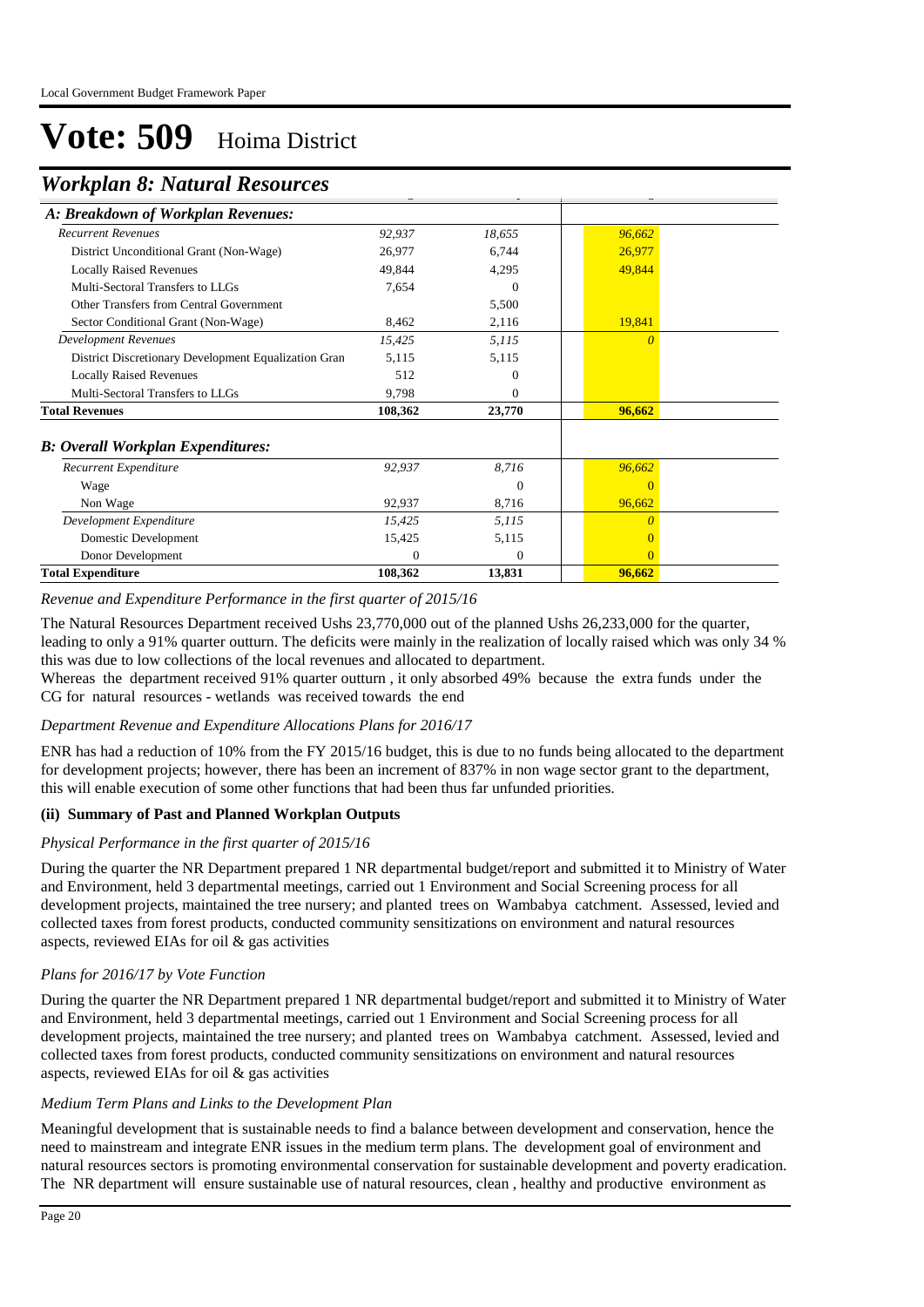## *Workplan 8: Natural Resources*

well as increase productivity of th

### **(iii) Details of Off-Budget Activities carried out by NGOs, Central Government, the Private Sector and Donors**

The natural resources sector will liaise with other development partners like USAID, NEMA, PES, AAH, CWSCT, JGI, NAHI, REDD+, WWF and other NGO's/CSO's in the management of environment and natural resources. World bank is expected to support physical planning and surveys sub sector through planning of rural growth centres and provision of surveys equipment.

### **(iv) The three biggest challenges faced by the department in improving local government services**

### *Low staff levels 1.*

There is need for filling vacant critical posts in the sector especially land officer, registrar of titles , forest guard and the DNRO

### *Increasing unfunded functions of the department. 2.*

The sector only receives conditional grant funds for wetlands, leaving the other functions to the unreliable locally raised revenue hence affecting sector activities especially field based activities.

### *Lack of co-ordinated delivery of ENR services 3.*

Limited coordination, consultation and harmonization of activities between district, line ministries and other lead agencies

## *Workplan 9: Community Based Services*

### **(i) Overview of Workplan Revenue and Expenditures**

| <b>UShs Thousand</b>                                 | 2015/16                   |                               | 2016/17                          |  |
|------------------------------------------------------|---------------------------|-------------------------------|----------------------------------|--|
|                                                      | Approved<br><b>Budget</b> | <b>Outturn by</b><br>end Sept | <b>Proposed</b><br><b>Budget</b> |  |
| A: Breakdown of Workplan Revenues:                   |                           |                               |                                  |  |
| <b>Recurrent Revenues</b>                            | 178,298                   | 32,322                        | 144,464                          |  |
| District Unconditional Grant (Non-Wage)              | 20,428                    | 5,107                         | 20,428                           |  |
| <b>Locally Raised Revenues</b>                       | 18,313                    | 0                             | 18,313                           |  |
| Multi-Sectoral Transfers to LLGs                     | 31,092                    | $\Omega$                      |                                  |  |
| Sector Conditional Grant (Non-Wage)                  | 108,465                   | 27,215                        | 105,723                          |  |
| <b>Development Revenues</b>                          | 501,803                   | 24,067                        | 381,471                          |  |
| District Discretionary Development Equalization Gran | 120,332                   | 24,067                        |                                  |  |
| Other Transfers from Central Government              | 381,471                   | $\Omega$                      | 381,471                          |  |
| <b>Total Revenues</b>                                | 680,101                   | 56,389                        | 525,935                          |  |
| <b>B: Overall Workplan Expenditures:</b>             |                           |                               |                                  |  |
| Recurrent Expenditure                                | 178,298                   | 12,539                        | 144,464                          |  |
| Wage                                                 |                           | $\Omega$                      | $\Omega$                         |  |
| Non Wage                                             | 178,298                   | 12,539                        | 144,464                          |  |
| Development Expenditure                              | 501,803                   | $\Omega$                      | 381,471                          |  |
| Domestic Development                                 | 501,803                   | $\overline{0}$                | 381,471                          |  |
| Donor Development                                    | 0                         | $\overline{0}$                | $\Omega$                         |  |
| <b>Total Expenditure</b>                             | 680,101                   | 12,539                        | 525,935                          |  |

### *Revenue and Expenditure Performance in the first quarter of 2015/16*

The composition of the budget by expenditure category is as follows: non wage recurrent expenditure was Ushs 178.298 million (26%); and development is Ushs 501.8 million (74%) mainly to cater for CDD and Youth Livelihood Projects. At the end of Q1 a total of Ushs 56.389 million was released representing a release of 8% of the approved budget and 32% of the planned Q1 budget. The cause of the dismal performance was due to poor realization of the locally raised revenue, leading to 0% Q1 outturn.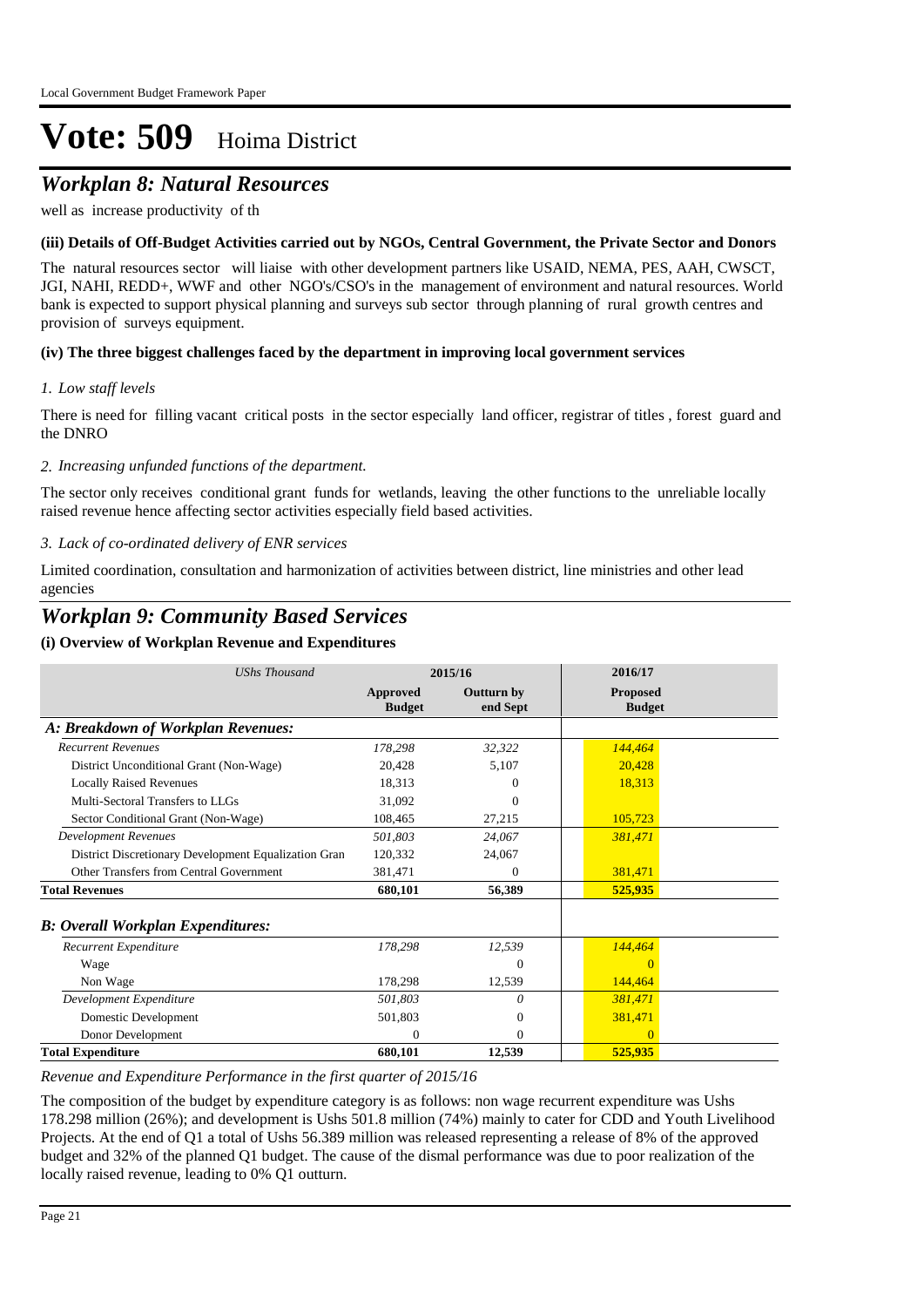# *Workplan 9: Community Based Services*

### *Department Revenue and Expenditure Allocations Plans for 2016/17*

There has been a 22% of reduction in the proposed budget of 2016/17 as compared to the 2015/16 approved budget this is mainly due to the non continuance of the CDD funds and a slight reduction in the non wage component. Otherwise the allocations to the departmental expenditures have remained largely the same.

### **(ii) Summary of Past and Planned Workplan Outputs**

### *Physical Performance in the first quarter of 2015/16*

Due to the low quarter outturn, the physical performance was not as planned as the table above highlights. Only 7 children were settled; 4 juveniles cases handled and settled, no youth council was supported; however, the number of active community development workers increased to 20. And because of this increase there was good performance of the FAL programme and community mobilization in general

### *Plans for 2016/17 by Vote Function*

Due to the low quarter outturn, the physical performance was not as planned as the table above highlights. Only 7 children were settled; 4 juveniles cases handled and settled, no youth council was supported; however, the number of active community development workers increased to 20. And because of this increase there was good performance of the FAL programme and community mobilization in general

### *Medium Term Plans and Links to the Development Plan*

The department plans to increase house hold income by promoting gender equality and mainstreaming gender into all development programmes and projects, enhancing the availability and quality of gainful employment through increased protection of workers and ensuring compliance with labour standards and increasing access to quality social services through reduction of vulnerability and enhanced productivity of the human resource.

### **(iii) Details of Off-Budget Activities carried out by NGOs, Central Government, the Private Sector and Donors**

There is follow up with JLOS that showed interest to support the district for construction of a remand home in kyabigambire sub county; and OVC activities are supported by the ministry of gender through AFRICARE as the technical support organization.

### **(iv) The three biggest challenges faced by the department in improving local government services**

### *Lack of reliable means of transport for coordination, and supervision 1.*

The community development workers rely on motorcycles as a tool to facilitate community mobilization. However, the only Jialing motorcycles which were given years back are broken down thus affecting the performance of community staff at the sub counties.

### *Emerging social issues as a as a result of oil and gas discovery 2.*

The community expectations are high, high influx of people into the district, mush rooming NGOs with varied agendas consequently mixing up our communities and hence affecting the participation in many government programmes.

### *Inadequate resources allocation to the department 3.*

A part from CDD and conditional grants for women, youth and disabilities, the department heavily relies on local revenue which is far inadequate to facilitate service delivery in the areas of probation, labour, culture and general coordination.

# *Workplan 10: Planning*

| UShs Thousand                      | 2015/16                   |                        | 2016/17                          |
|------------------------------------|---------------------------|------------------------|----------------------------------|
|                                    | Approved<br><b>Budget</b> | Outturn by<br>end Sept | <b>Proposed</b><br><b>Budget</b> |
| A: Breakdown of Workplan Revenues: |                           |                        |                                  |
| <b>Recurrent Revenues</b>          | 203,487                   | 24.773                 | 219,487                          |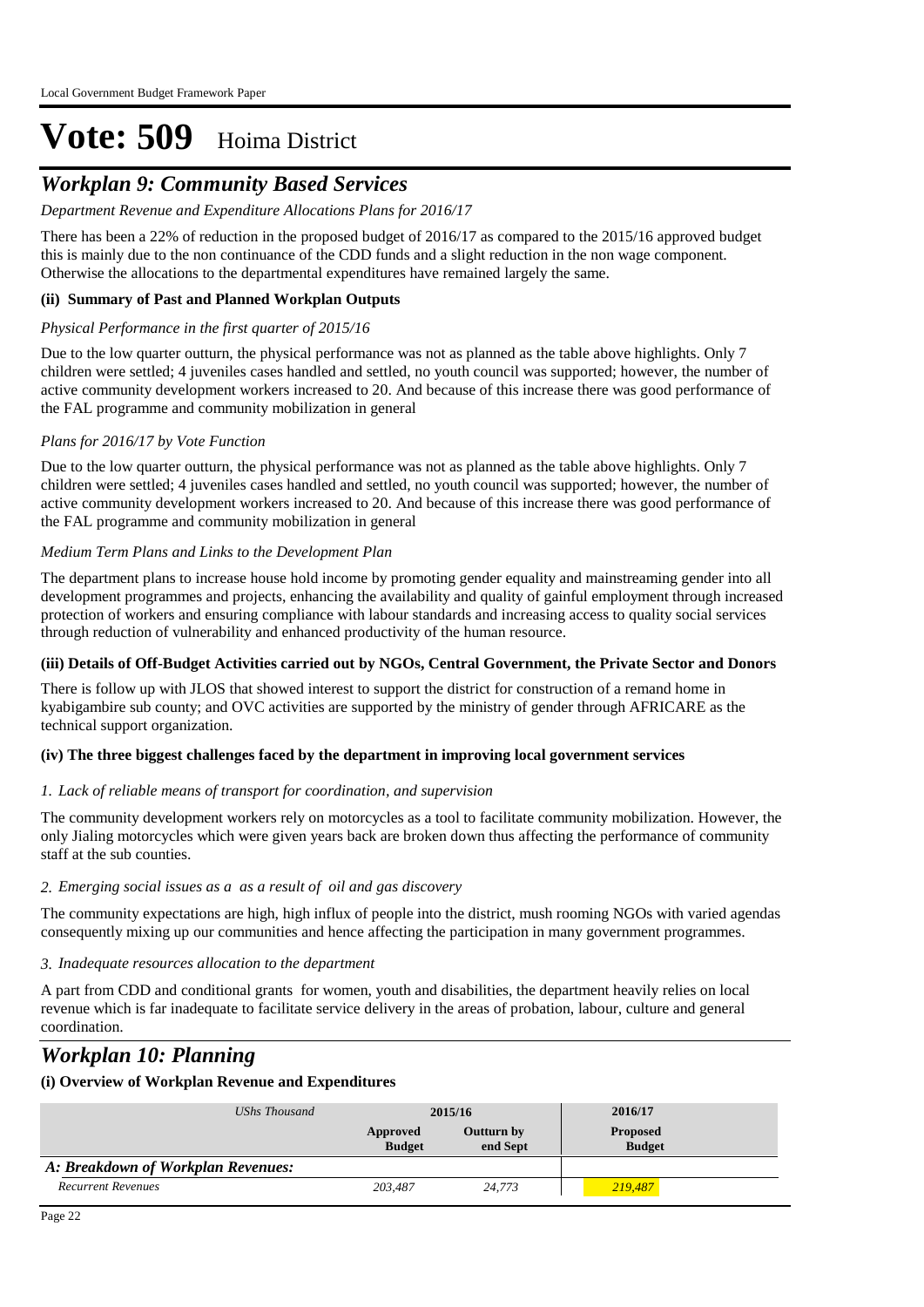## *Workplan 10: Planning*

| <b>UShs Thousand</b>                                 | 2015/16                   |                               | 2016/17                          |
|------------------------------------------------------|---------------------------|-------------------------------|----------------------------------|
|                                                      | Approved<br><b>Budget</b> | <b>Outturn by</b><br>end Sept | <b>Proposed</b><br><b>Budget</b> |
| District Unconditional Grant (Non-Wage)              | 97,691                    | 24,423                        | 119,994                          |
| <b>Locally Raised Revenues</b>                       | 87,493                    | 350                           | 99,493                           |
| Support Services Conditional Grant (Non-Wage)        | 18,303                    | $\theta$                      |                                  |
| <b>Development Revenues</b>                          | 16,530                    | 0                             | 17,795                           |
| District Discretionary Development Equalization Gran | 11,530                    | 0                             | 17,795                           |
| <b>Locally Raised Revenues</b>                       | 5,000                     | 0                             |                                  |
| <b>Total Revenues</b>                                | 220,017                   | 24,773                        | 237,282                          |
| <b>B: Overall Workplan Expenditures:</b>             |                           |                               |                                  |
| Recurrent Expenditure                                | 203,487                   | 24,770                        | 219,487                          |
| Wage                                                 |                           | $\overline{0}$                |                                  |
| Non Wage                                             | 203,487                   | 24,770                        | 219,487                          |
| Development Expenditure                              | 16,530                    | 0                             | 17,795                           |
| Domestic Development                                 | 16,530                    | $\mathbf{0}$                  | 17,795                           |
| Donor Development                                    | 0                         | $\Omega$                      | $\Omega$                         |
| <b>Total Expenditure</b>                             | 220,017                   | 24,770                        | 237,282                          |

*Revenue and Expenditure Performance in the first quarter of 2015/16*

The approved budget for the District Planning Unit for the FY 2015/16 was Ushs 220.017 million. The composition of the budget by expenditure category was as follows: non wage recurrent expenditure was Ushs 203.487 million (92.5%); and development was only Ushs 16.53 million (7.5%).

At the end of Q1 a total of Ushs 24.773 million was released representing a release of 11% of the approved budget and 35% of the planned Q1 budget. The cause of the dismal performance was due to poor realization o

### *Department Revenue and Expenditure Allocations Plans for 2016/17*

 92% of the DPU budget is for recurrent expenditure while the difference i.e. 8% is for development expenditure. The reduction of Ushs 831,100 of the budget for the Planning Unit as compared to FY 2014/15 is due to a one off Census funding that was released to the Planning Unit for census activities in the FY 2014/15. The development budget under the DPU is mainly for project formulation and monitoring and evaluation of sector plans.

### **(ii) Summary of Past and Planned Workplan Outputs**

#### *Physical Performance in the first quarter of 2015/16*

Despite the low quarter outturn, the physical performance was almost as planned as the table above highlights. DDP II was refined and submitted to the National Planning Authority (NPA) for review, Statistical Abstract was compiled and is ready for publication and dissemination, LGMSD physical progress and accountability reports were produced and submitted to MoLG; Internal Assessment of the District and Lower Local Governments was conducted.

Planning Unit participated in the formulation of t

### *Plans for 2016/17 by Vote Function*

Despite the low quarter outturn, the physical performance was almost as planned as the table above highlights. DDP II was refined and submitted to the National Planning Authority (NPA) for review, Statistical Abstract was compiled and is ready for publication and dissemination, LGMSD physical progress and accountability reports were produced and submitted to MoLG; Internal Assessment of the District and Lower Local Governments was conducted.

#### Planning Unit participated in the formulation of t

### *Medium Term Plans and Links to the Development Plan*

The main objective of the planning unit is "to establish a systematic and cohesive participatory planning mechanism in the district"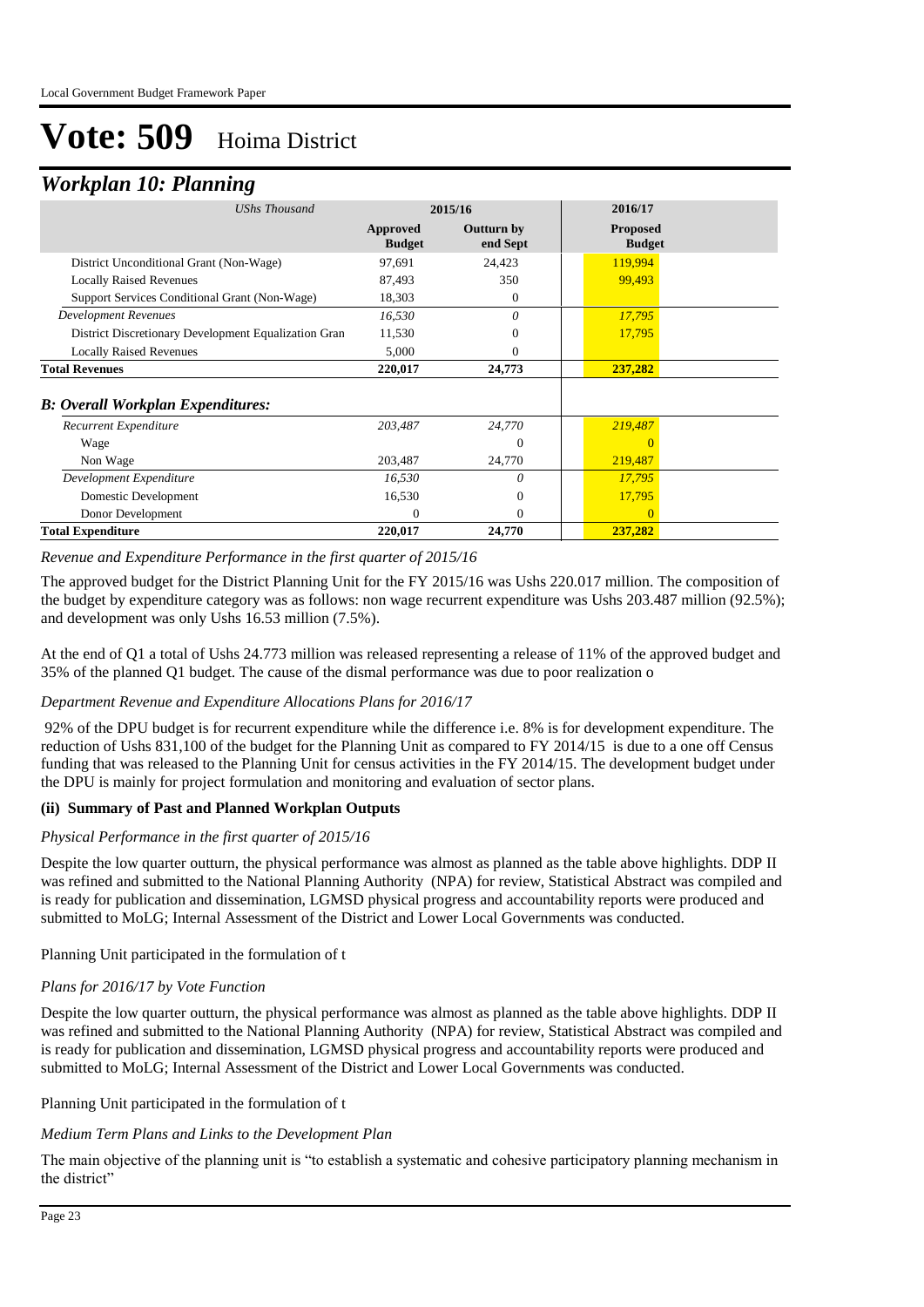# *Workplan 10: Planning*

 Specific Objectives for FY 2015/16 linking to the DDP

• Strengthen the District Planning Unit and systems for improved efficiency and effectiveness; • Enhance participation in planning, budgeting and participatory development management; • Create synergies and working relations with key stakeholders in development planning; and policy formulation and mana

### **(iii) Details of Off-Budget Activities carried out by NGOs, Central Government, the Private Sector and Donors**

The Planning Unit works very closely with a number of NGOs notably the World Vision Hoima Cluster, ACTADE, development partners of Tullow and CNOOC especially in areas of Participatory Development Methodologies and Monitoring and Evaluation of development programmes and projects.

### **(iv) The three biggest challenges faced by the department in improving local government services**

### *Inadequate and unreliable means of transport 1.*

DPU has only an old motor cycle as the means of transport, this has affected its functionality especially in M&E of development programmes and projects

### *Inadequate IT Equipment 2.*

DPU lacks a reliable, efficient and cheap internet connectivity, it also lacks a photocopying machine and a fully operational and well equipped computer lab

*3.*

## *Workplan 11: Internal Audit*

### **(i) Overview of Workplan Revenue and Expenditures**

| <b>UShs Thousand</b>                                 | 2015/16                   |                               | 2016/17                          |
|------------------------------------------------------|---------------------------|-------------------------------|----------------------------------|
|                                                      | Approved<br><b>Budget</b> | <b>Outturn by</b><br>end Sept | <b>Proposed</b><br><b>Budget</b> |
| A: Breakdown of Workplan Revenues:                   |                           |                               |                                  |
| <b>Recurrent Revenues</b>                            | 56,511                    | 10,332                        | 53,931                           |
| District Unconditional Grant (Non-Wage)              | 41,326                    | 10,332                        | 40,051                           |
| <b>Locally Raised Revenues</b>                       | 9,880                     | 0                             | 13,880                           |
| Multi-Sectoral Transfers to LLGs                     | 2,580                     | 0                             |                                  |
| Support Services Conditional Grant (Non-Wage)        | 2,725                     | $\overline{0}$                |                                  |
| <b>Development Revenues</b>                          | 3,391                     | 0                             | $\Omega$                         |
| District Discretionary Development Equalization Gran | 3,000                     | 0                             |                                  |
| Multi-Sectoral Transfers to LLGs                     | 391                       | $\Omega$                      |                                  |
| <b>Total Revenues</b>                                | 59,902                    | 10,332                        | 53,931                           |
| <b>B</b> : Overall Workplan Expenditures:            |                           |                               |                                  |
| Recurrent Expenditure                                | 56,511                    | 9,250                         | 53,931                           |
| Wage                                                 |                           | $\Omega$                      | $\Omega$                         |
| Non Wage                                             | 56,511                    | 9,250                         | 53,931                           |
| Development Expenditure                              | 3,391                     | 0                             |                                  |
| Domestic Development                                 | 3,391                     | $\mathbf{0}$                  |                                  |
| Donor Development                                    | $\Omega$                  | $\mathbf{0}$                  |                                  |
| <b>Total Expenditure</b>                             | 59,902                    | 9,250                         | 53,931                           |

*Revenue and Expenditure Performance in the first quarter of 2015/16*

The approved budget for the Internal Audit Unit for the FY 2015/16 was Ushs 59.902 million. The composition of the budget by expenditure category was as follows: non wage recurrent expenditure was Ushs 56.511 million (94.3%); and development was only Ushs 3.39 million (5.7%).